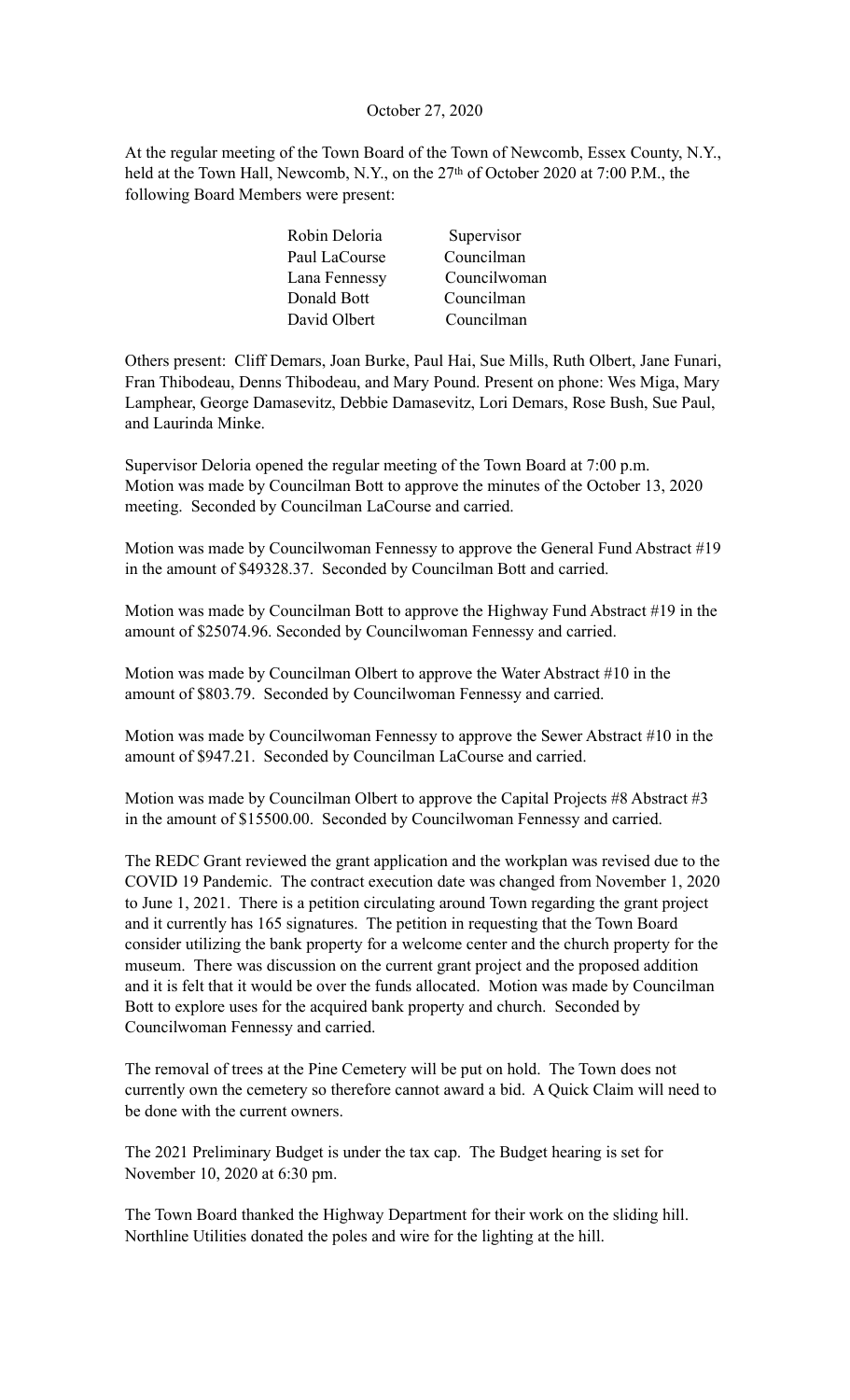Joan Burke encouraged the Town Board to read the entire application for the Welcome Center/Historical Museum Grant. She also encouraged them to visit the Historical building and view the storage rooms.

Paul Hai updated the Board on what the Planning Board has been working on. He strongly encouraged the Town Board to consider buying the parcel on the intersection of the Blue Ridge Road and 28N.

Sue Mills encouraged the Town Board to get someone to take care of the "Put and Take" at the Town landfill. She also supported the museum and that hundreds of people stop there.

Dennis Thibodeau signed the petition for the Welcome Center/ Museum and wanted the board to understand that he knew exactly what he was signing. Fran Thibodeau reminded the board that 60% of the town residents are senior citizens and are on a fixed income.

Motion was made by Councilman Bott to adjourn. Seconded by Councilwoman Fennessy and carried at 8:20 pm.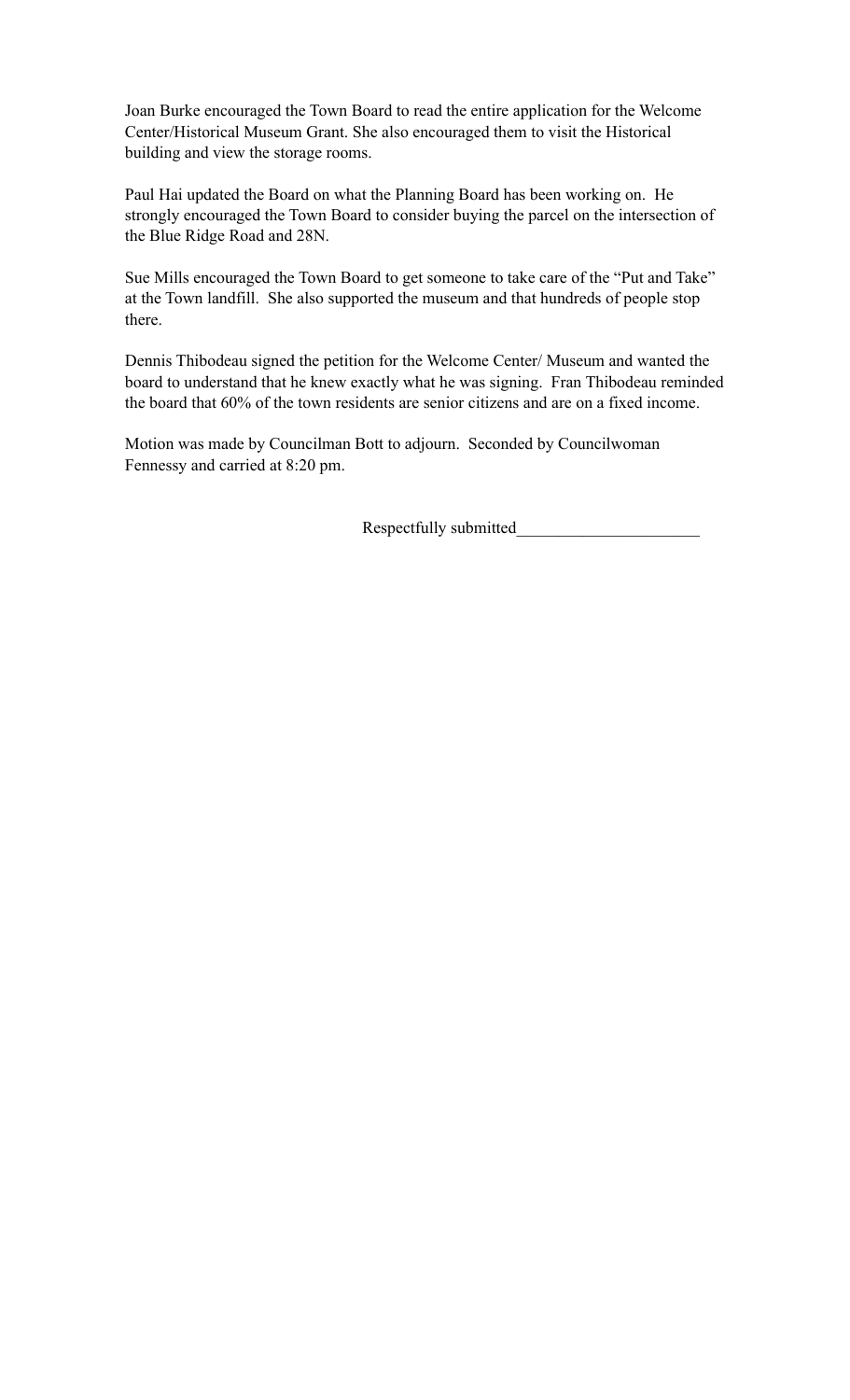#### October 13, 2020

At the Budget Workshop for the 2019 Budget of the Town Board of the Town of Newcomb, Essex County, N.Y., held at the Town Hall, Newcomb, N.Y., on the 13th of October 2020 at 7:00 P.M., the following Board Members were present:

| Robin Deloria | Supervisor   |
|---------------|--------------|
| Lana Fennessy | Councilwoman |
| David Olbert  | Councilman   |
| Donald Bott   | Councilman   |
| Paul LaCourse | Councilman   |

Others present: Monica Young, Barbara Kearns, Mary Monaghan, Cliff Demars, Joan Burke, Bob Stringer, Jim Sorensen, David Dorey and Mary Pound. Present on phone: Erica Demars, Lori Demars, Marlene Bott, Mary Lamphear, Sue Mills, Wes Miga, Debbie Damasevitz, Paul Cummings and Dave Hughes.

Supervisor Deloria called the meeting to order at 7:00 pm. Motion was made by Councilman Bott to approve the minutes of the September 29, 2020 meeting. Seconded by Councilman Olbert and carried.

Motion was made by Councilwoman Fennessy to approve the General Fund Abstract #18 in the amount of \$22387.36. Seconded by Councilman Bott and carried.

Motion was made by Councilman Bott to approve the Highway Fund Abstract #18 in the amount of \$11516.01. Seconded by Councilman LaCourse and carried.

Budget changes will be discussed at the October 27, 2020 meeting.

The Town Board has been required to pass a resolution effecting the recent changes in legislation for the Retention and Disposition Schedule for NY local Government. Motion was made by Councilman Olbert for a Resolution adopting these new changes. Seconded by Councilwoman Fennessy and carried by roll call vote: Supervisor Deloria – Aye, Councilman Bott – Aye, Councilwoman Fennessy – Aye, Councilman LaCourse – Aye and Councilman Olbert – Aye.

The Town of Newcomb was originally given a grant from DASNY for an equestrian facility at the Lake Harris Campsite. The grant would not have been enough to do what needed to be done to complete the project. The Town requested a fund allocation for the purpose of constructing an invasive species boat wash station at the boat launch and the request was approved. The grant will reimburse the Town up to \$50,000.00.

NYSDEC has mandated that the Town have two certified operators for the sewer district. Training for this will be held in 2021 and the Town will send two employees for this training.

The Town will need to get three estimates for tree removal at the Pine Cemetery. Motion was made by Councilwoman Fennessy to approve the removal of the trees once we have received the estimates and determined the low bidder. Seconded by Councilman Olbert and carried.

Joan Burke gave the Board a memo and announced that the NYS Board of Regents has granted a five-year provisional charter to the Newcomb Historical Museum. Her memo also addressed the current petition circulating on the museum.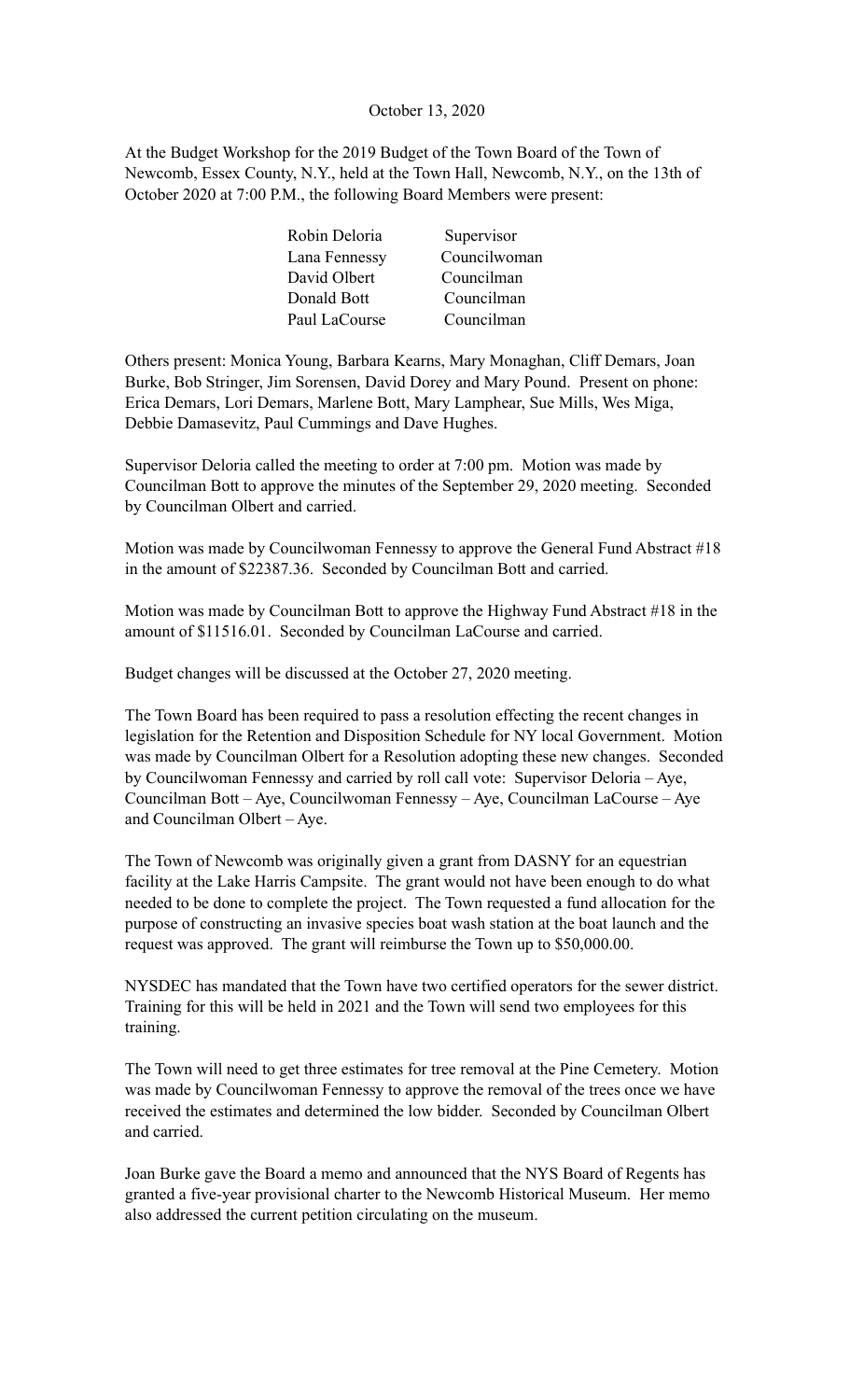The annual Holiday Craft Fair has been cancelled to due COVID concerns. The committee would still like to get presents from Santa for the children. Councilwoman Fennessy will talk with the school to see if we can give out gifts.

During the public comment time, Bob Stringer questioned giving money to ESF and he had questions about the Chain Lakes contract with DEC. Wes Miga stated that money for the fire tower would cost the taxpayer less than 10cents per \$1000. He also felt that Joan Burkes memo was a good conversation starter for all.

Motion was made by Councilman Bott to adjourn the regular meeting and go into executive session. Seconded by Councilman LaCourse and carried at 7:40 p.m.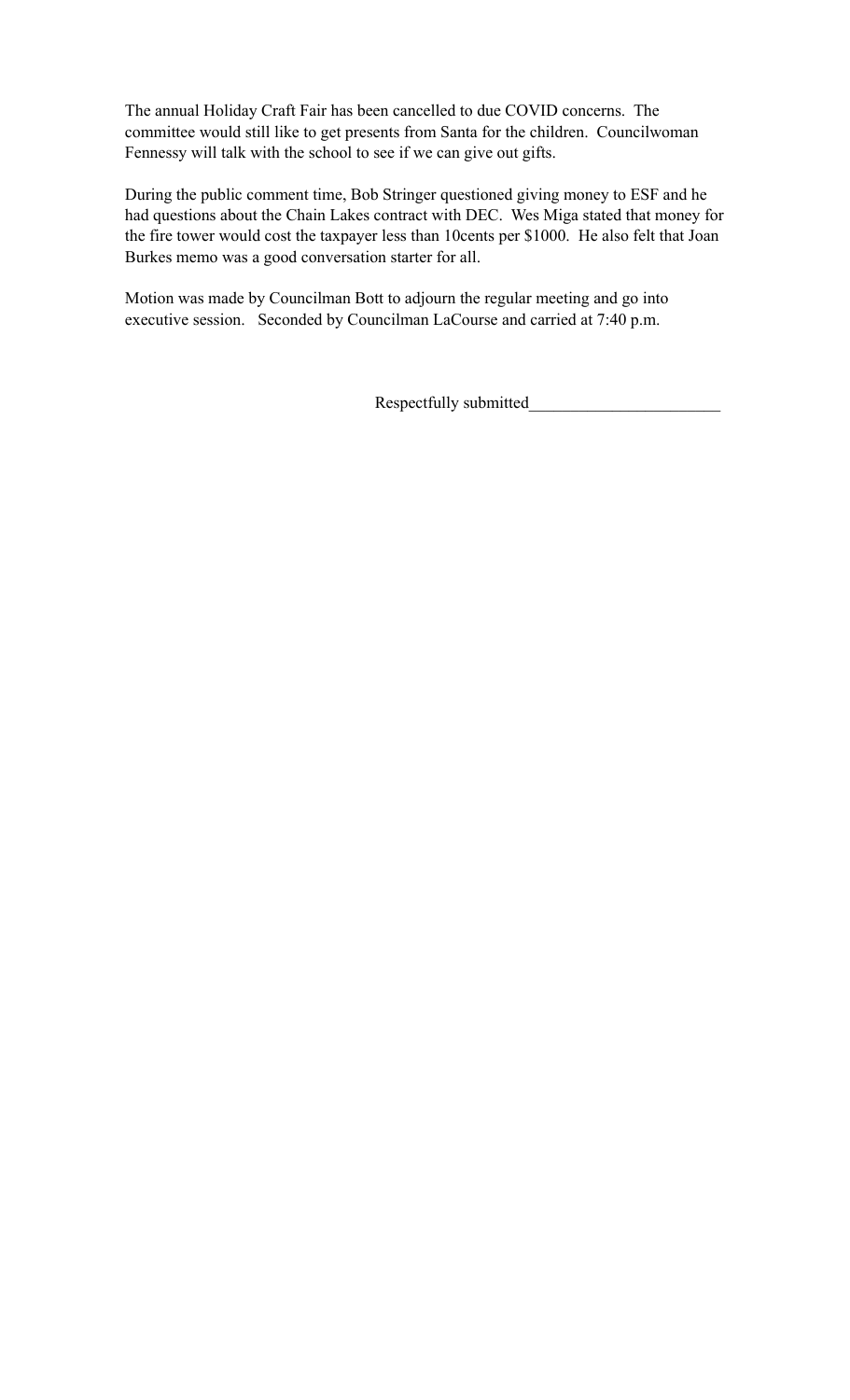#### September 29, 2020

At the regular meeting of the Town Board of the Town of Newcomb, Essex County, N.Y., held at the Town Hall, Newcomb, N.Y., on the 29<sup>th</sup> of September 2020 at 7:00 P.M., the following Board Members were present:

| Robin Deloria<br>Supervisor |
|-----------------------------|
| David Olbert<br>Councilman  |
| Councilman<br>Paul LaCourse |
| Donald Bott<br>Councilman   |
| Councilman<br>Lana Fennessy |

Others present: Joan Burke, Charlie Minke, Kevin Bolan, Sue Mills, Cliff Demars, Barb Kearns, Judy DePasquale and Mary Pound. Present on phone: Mary Lamphear, Marlene Bott, Lori Demars, Lorinda Minke, Sue Paul, Erica Demars, George and Debbie Damasevitz.

Supervisor Deloria called the meeting to order at 7:00 pm. Motion was made by Councilman LaCourse to approve the minutes of the September 15, 2020 meeting. Seconded by Councilwoman Fennessy and carried.

Motion was made by Councilwoman Fennessy to approve the General Fund Abstract #17 in the amount of \$87432.99. Seconded by Councilman LaCourse and carried.

Motion was made by Councilman Olbert to approve the Highway Fund Abstract #17 in the amount of \$44184.30. Seconded by Councilman LaCourse and carried.

Motion was made by Councilman Bott to approve the Water Abstract #9 in the amount of \$1388.70. Seconded by Councilwoman Fennessy and carried.

Motion was made by Councilwoman Fennessy to approve the Sewer Abstract #9 in the amount of \$1036.85. Seconded by Councilman Bott and carried.

Motion was made by Councilman LaCourse to approve the Capital Projects #3 Buildings Abstract #9 in the amount of \$35258.00. Seconded by Councilman Olbert and carried.

Motion was made by Councilman Olbert to approve the Capital Projects #5 Abstract #3 in the amount of \$111131.32. Seconded by Councilwoman Fennessy and carried.

The October Board meetings were tentatively set for October 13<sup>th</sup> and 27<sup>th</sup>.

Motion was made by Councilman Olbert to authorize Supervisor Deloria to sign the Essex Chain Lake Road maintenance contract with DEC in the amount of \$100,000.00 for a five-year contract. Seconded by Councilwoman Fennessy and carried.

Motion was made by Councilman LaCourse to approve the Highway Dept. sale of surplus truck to the high bidder for \$17100. Seconded by Councilman Bott and carried.

Motion was made by Councilwoman Fennessy to authorize Supervisor Deloria to sign the BTI contract with Bioconservation for the BTI application in the Goodnow Flow, in the amount of \$24000. Seconded by Councilman Olbert and carried.

The NYS Aid and Incentive for Municipalites payment was reduced by 20% this year.

There was discussion of the ESF Foundation request for 2021 Budget funds for the repair of the Goodnow Fire Tower. Motion was made by Councilman Olbert to approve the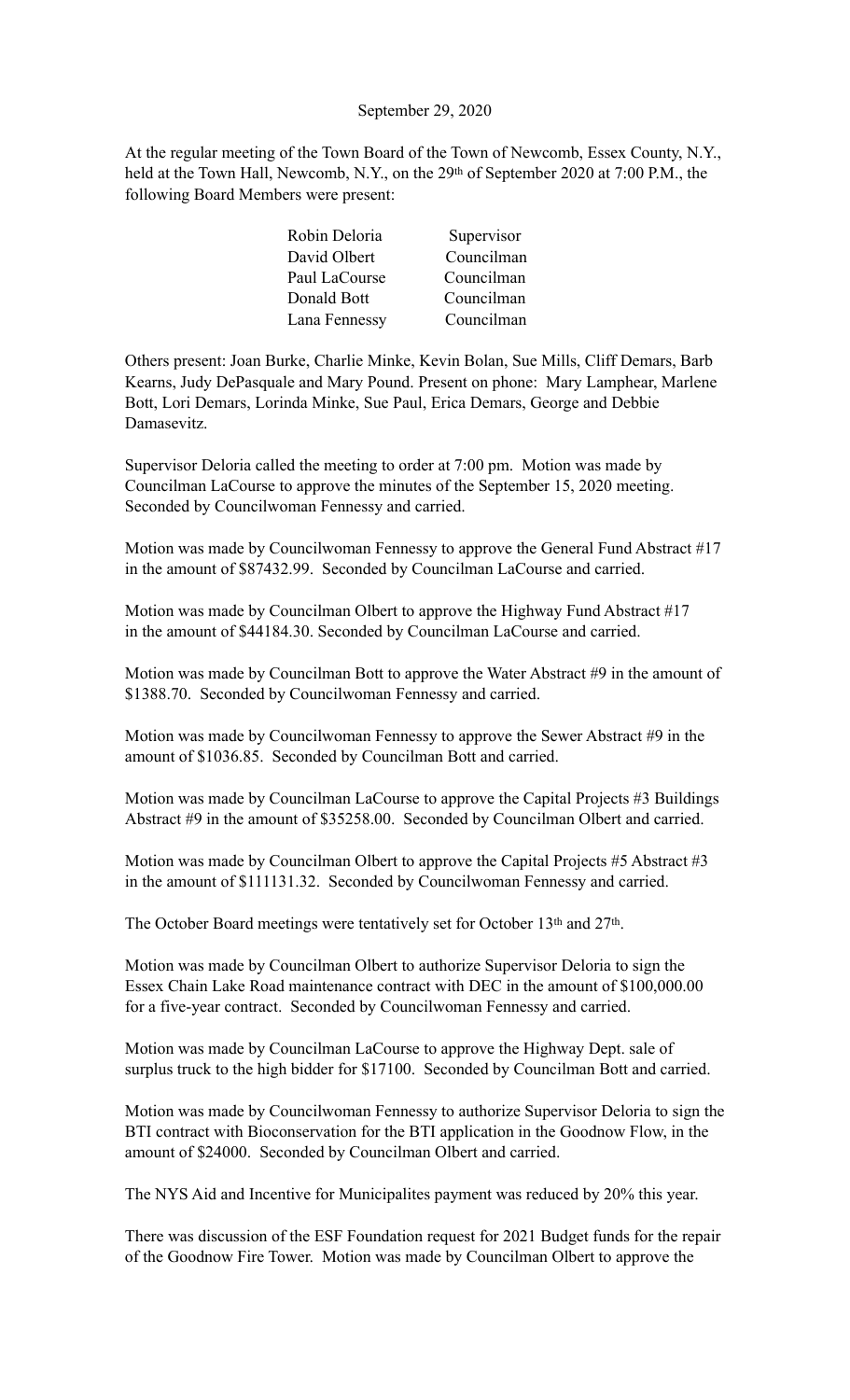request for \$30,000., contingent on the NYS budget and the risk of cuts. Seconded by Councilwoman Fennessy and carried.

Motion was made by Councilman Bott to authorize Supervisor Deloria to sign the contract with North Country Life Flight for funding for the 2021 year. Seconded by Councilman LaCourse and carried.

The closing for the Bank property was September 28, 2020. The Deeds will be filed with the Essex County Clerks office. The Town will need to change the locks on the building.

AFSCO Fence will be here this week to put up the new fence at the Landfill and the Town Beach.

The Tentative Budget for 2021 will be given to the Town Clerk on September 30.

The Town of Minerva has requested Drone footage use for a site plan required by DOH. This request should comply with shared services.

The Highway Dept. has received reimbursement from OSI in the amount of \$69589.38 for the McNaughton Cottage parking lot work.

The Town needs to begin making COVID plans for the opening of the skating rink.

The Holiday Craft Fair will be November 21-22.

Joan Burke reported that Sue Mills has completed an Accounting course.

Barbara Kearns inquired about a petition that is circulating regarding the Welcome Center/Historical museum. Councilman Bott gave her a copy of it.

Kevin Bolan said that flu shots and COVID testing are available at the Medical Center.

Motion was made by Councilman Olbert to adjourn and enter Executive Session. Seconded by Councilwoman Fennessy and carried at 8:00 pm.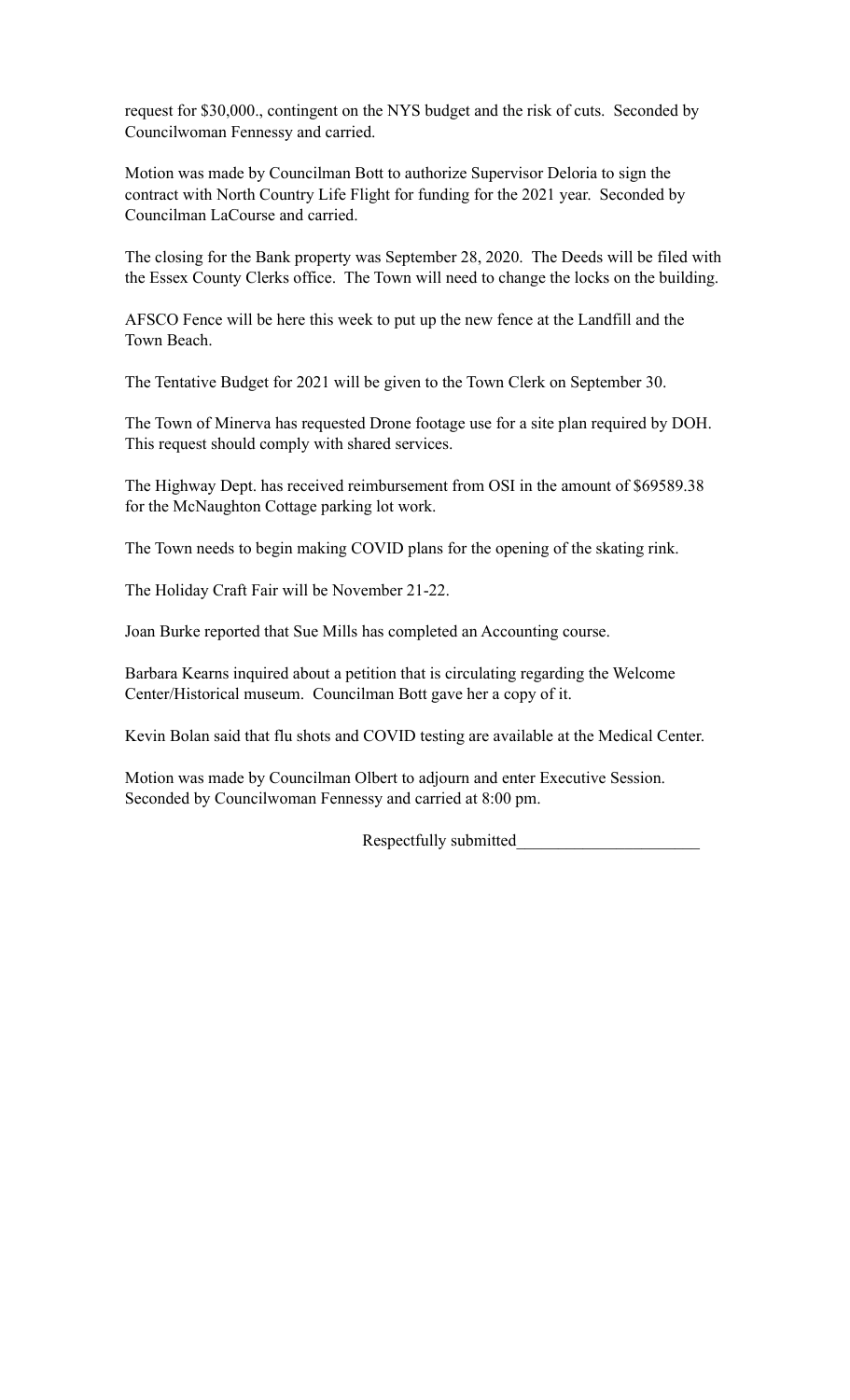#### September 15, 2020

At the regular meeting of the Town Board of the Town of Newcomb, Essex County, N.Y., held at the Town Hall, Newcomb, N.Y., on the 15th of September 2020 at 7:00 P.M., the following Board Members were present:

| Robin Deloria | Supervisor   |
|---------------|--------------|
| David Olbert  | Councilman   |
| Donald Bott   | Councilman   |
| Paul LaCourse | Councilman   |
| Lana Fennessy | Councilwoman |

Others present: Joan Burke, Sue Mills, Laurinda Minke, Charlie Minke, Monica Young and Mary Pound. Present on phone: Mary Lamphear, Marlene Bott, George Damasevitz, Debbie Damasevitz, Cliff Demars and Wes Miga.

Supervisor Deloria called the meeting to order at 7:00 pm. Motion was made by Councilman Bott to approve the minutes of the August 25, 2020 meeting. Seconded by Councilwoman Fennessy and carried. Motion was made by Councilwoman Fennessy to approve the minutes of the special meeting on September 4, 2020. Seconded by Councilman Olbert and carried.

Motion was made by Councilwoman Fennessy to approve the General Fund Abstract #16 in the amount of \$51867.11. Seconded by Councilman Olbert and carried.

Motion was made by Councilman LaCourse to approve the Highway Fund Abstract #17 in the amount of \$48364.72. Seconded by Councilman Bott and carried.

Motion was made by Councilman Olbert to approve the Sewer Abstract #9 in the amount of \$6600.00. Seconded by Councilman LaCourse and carried.

We are getting down to the final stage of the Salt Shed. The work on the fabric liner should start September 16. This was covered in the special meeting of September 4, 2020.

Work is complete on the McNaughton Cottage parking area in Tahawus. The invoice billing for the project is complete and will be sent to OSI for reimbursement to the Highway in the amount of \$69589.00. The picture enclosed in the packet shows the parking area. The area where the rocks are lining the road may be a problem for the snowplow during winter months.

The replacement of the roof on the Town Hall will begin tomorrow, September 16. The Town purchased the roofing material so the bid specs are for labor only. The fencing at the landfill and beach should be complete by this year. Contractor has submitted a request to Dig Safe.

The closing for the bank property is tentatively set for September 24, 2020. Eugene Bush has recommended that we replace the fuel tank before adding any fuel for the building.

In the year 2021, the Steak Roast and Newcomb Day will be on the same weekend. The Town and School will be working together to get a large alumni gathering honoring Newcomb and Tahawus schools. There is a public group on Facebook with additional information.

Supervisor Deloria would like to thank the TR committee for the work they did for the "virtual" TR weekend.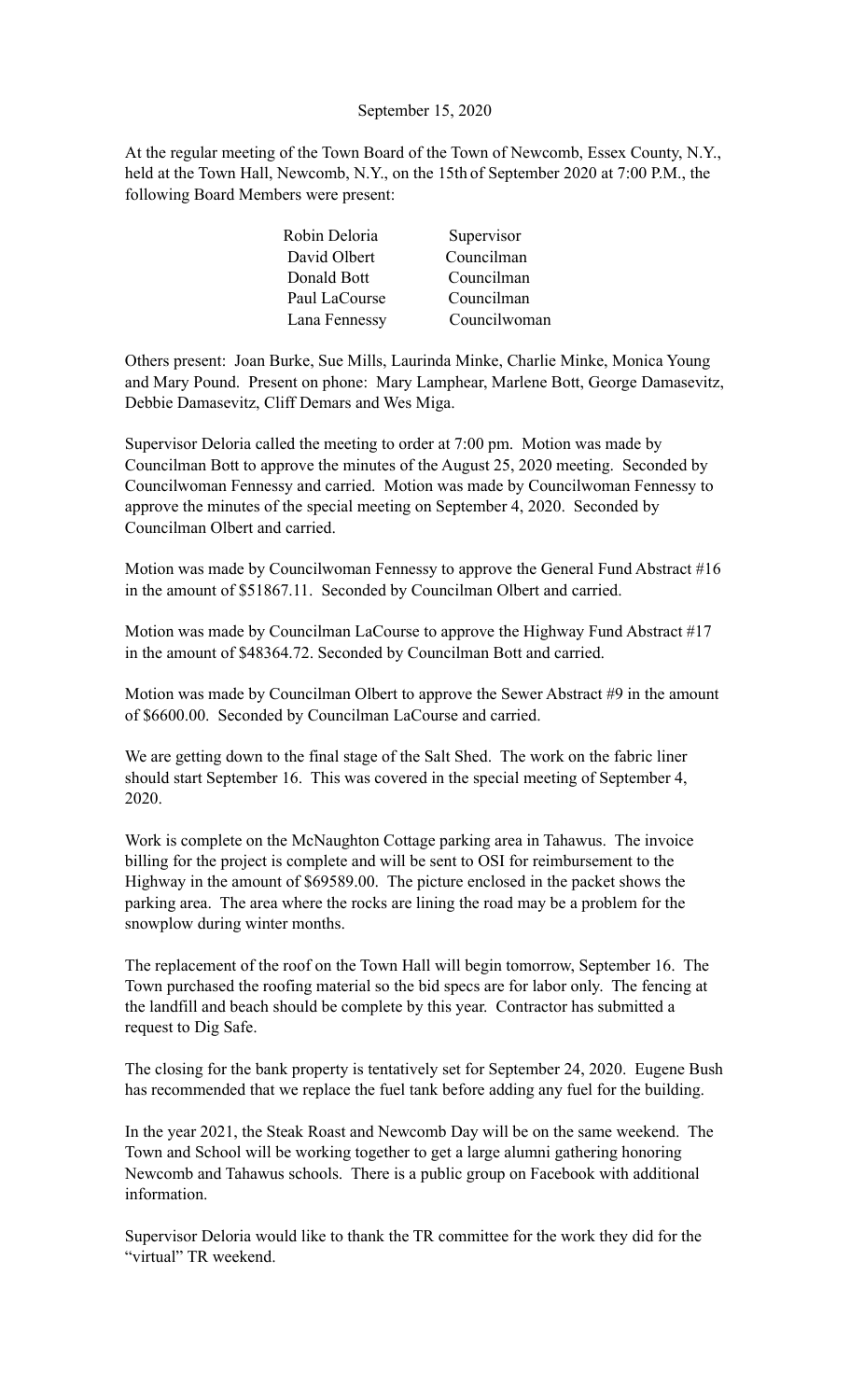Joan Burke reported that they are working on boxes from the Marvin Bissell collection. They have 22 boxes from him. Painting on the Historical building has begun.

Highway Supt. Demars reported that the highway workers are currently working on clearing the trees for the sliding hill behind the skating rink. They are also working on moving salt to the new salt shed location. Motion was made by Councilwoman Fennessy to surplus the #16 Highway snowplow truck. Seconded by Councilman LaCourse and carried.

Councilman Bott reported that the landfill employees have requested a wash station. He is looking into one for them.

Councilman Olbert talked about the tree issue at the cemetery. He feels we need to manage the trees better so they don't fall on the newly repaired markers. He and Highway Supt. Demars will check with Huntington on this.

Monica Young felt that the Canon dedication went very well. Ruth Olbert talked about keeping the NYS campsite open longer. Mary Lamphear thought that the St. Barbara's church would be a great location for the museum. Wes Miga felt that the church and the bank locations would be good business rentals.

Motion was made by Councilman Bott to adjourn. Seconded by Councilwoman Fennessy and carried at 8:05 pm.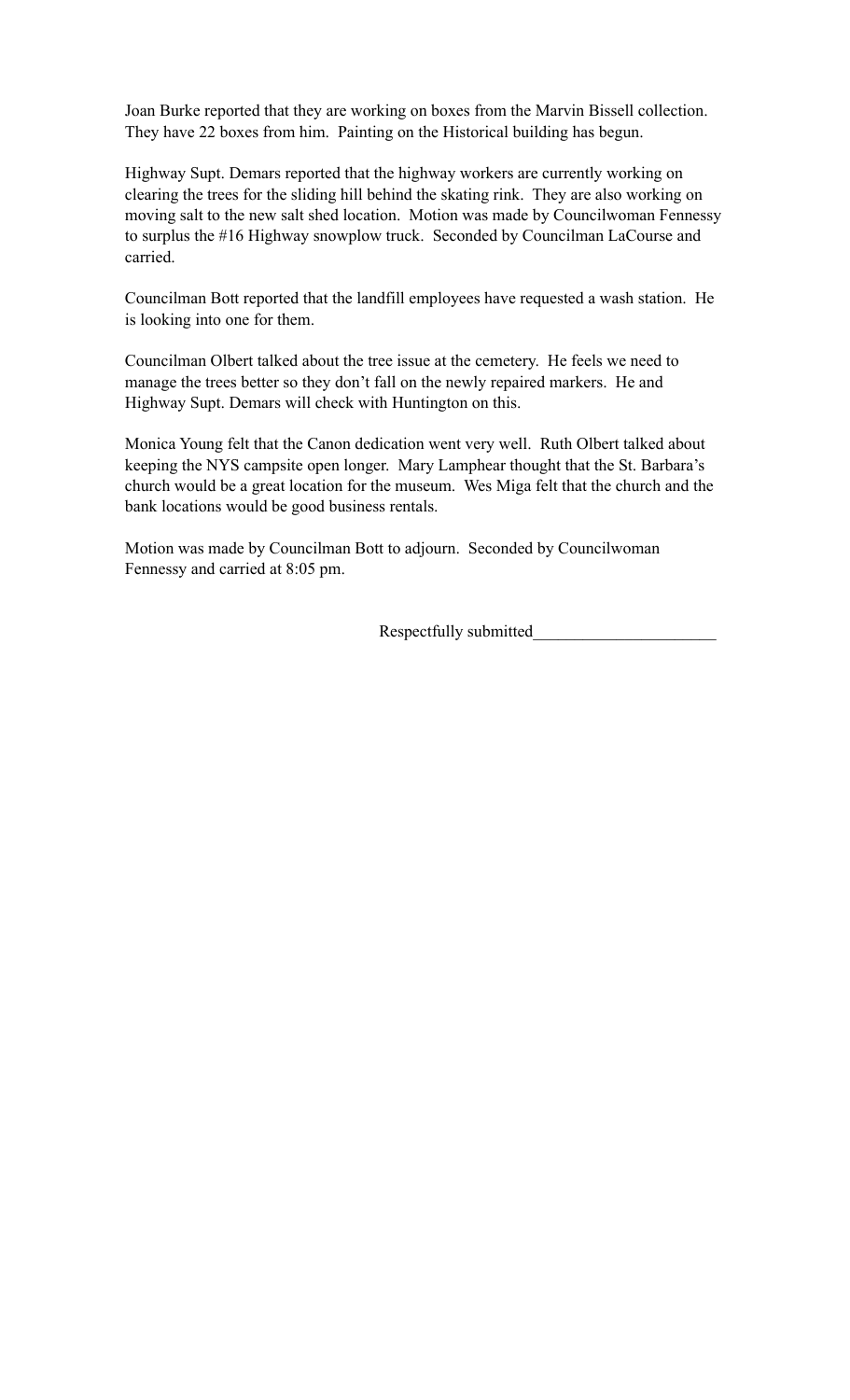#### August 25, 2020

At the regular meeting of the Town Board of the Town of Newcomb, Essex County, N.Y., held at the Town Hall, Newcomb, N.Y., on the 25th of August 2020 at 7:00 P. M., the following Board Members were present:

| Robin Deloria | Supervisor   |
|---------------|--------------|
| Lana Fennessy | Councilwoman |
| Donald Bott   | Councilman   |
| Paul LaCourse | Councilman   |
| David Olbert  | Councilman   |

Others present: Joan Burke, Mary Monaghan, Kevin Bolan, Denise Bolan, Laurinda Minke, Charlie Minke, Cliff Demars, Marsha Chase, Carrie Helms, Sue Paul, and Mary Pound. Present on conference call: Lori Demars, Mary Lamphear, Marlene Bott, George Damasevitz, Debbie Damasevitz, Barbara Kearns, Wes Miga, Sue Mills and Alex Helms.

Motion was made by Councilman Bott to approve the minutes of the August 11, 2020 meeting. Seconded by Councilman Olbert and carried.

Motion was made by Councilman Olbert to approve the General Fund Abstract #15 in the amount of \$27329.37. Seconded by Councilwoman Fennessy and carried.

Motion was made by Councilman Bott to approve the Highway Fund Abstract #15 in the amount of \$58758.69. Seconded by Councilman LaCourse and carried.

Motion was made by Councilwoman Fennessy to approve the Water Fund Abstract #8 in the amount of \$754.35. Seconded by Councilman LaCourse and carried.

Motion was made by Councilman Bott to approve the Sewer Fund Abstract #8 in the amount of \$4446.97. Seconded by Councilman Olbert and carried.

Motion was made by Councilman Olbert to approve the Capitol Projects #3 Abstract #8 in the amount of \$56.90. Seconded by Councilman Bott and carried.

Motion was made by Councilman LaCourse for a Resolution authorizing Highway Supt. Cliff Demars to sign the purchase agreement for a 2022 Wester Star 4900SF at the state contract price of \$199,556.89. This price includes the Tenco snowplow equipment. Seconded by Councilman Olbert and carried. The plan is to sell the old truck that is being replaced.

Supervisor Deloria addressed the NYS minimum wage requirements that were brought up during the public comment period of the last meeting. Government entities are exempt from the State minimum wage requirements.

The Newcomb Health center is looking into COVID rapid testing equipment. There are several analyzer and methods available. PPE shortages are one of the obstacles and there is a lot involved in obtaining this equipment. Kevin Bolan will continue to research this.

Supervisor Deloria is looking into getting public WIFI at the Santanoni Gate Lodge and parking area. We are currently waiting on SLIC and DEC approval.

The Town received a letter from Northstar Fireworks. All funds paid in 2020 will be held for displays scheduled for 2021.

The Planning Board held a public hearing on August 18, regarding the AT &T Tower and the regular monthly meeting will be September 3. The permit for the tower was issued to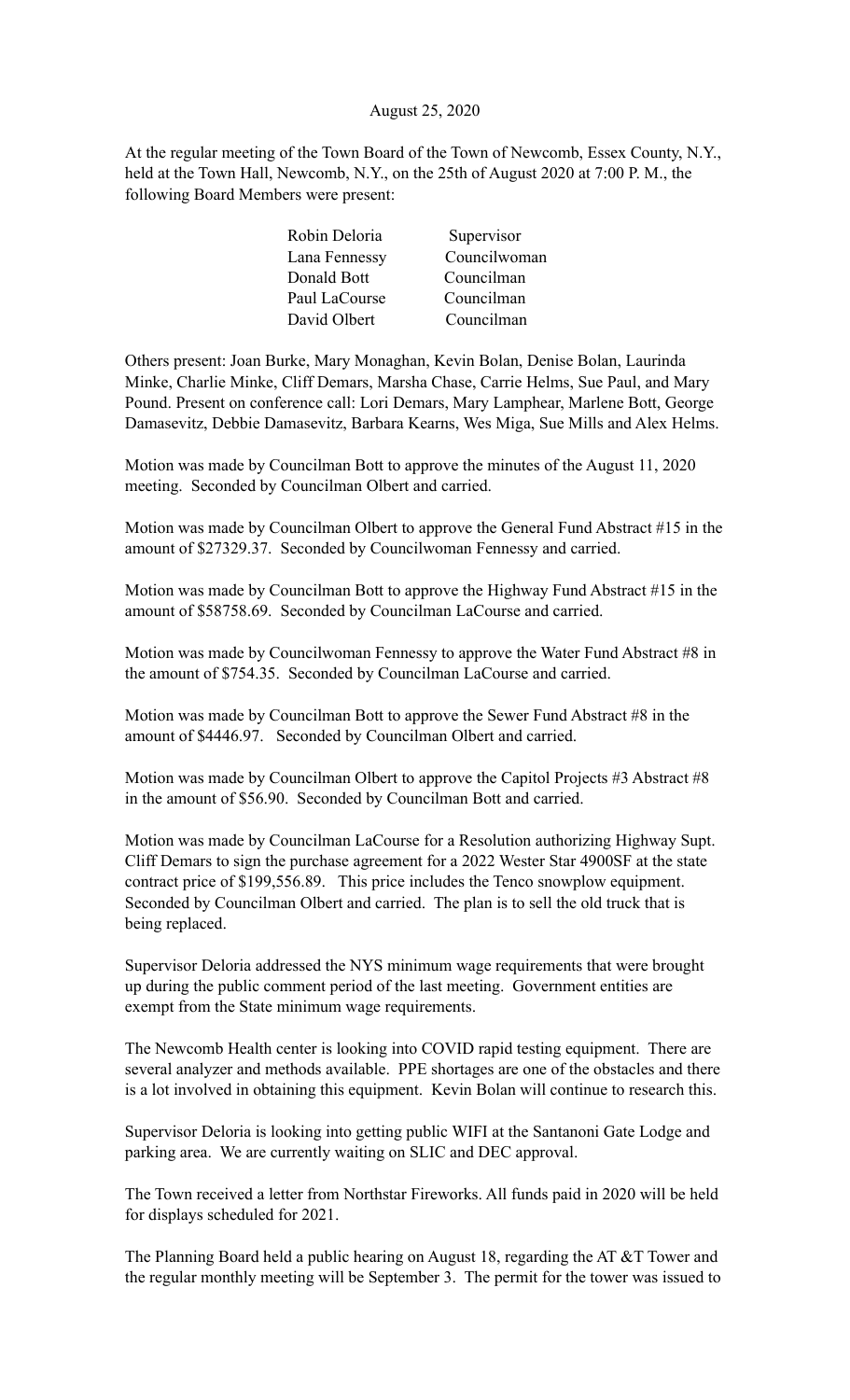the Town of Newcomb and New Cingular Wireless. A Resolution exempting the project from local zoning is necessary but will wait until after the next Planning Board meeting.

The Town Board received a letter from Sue Mills with complaints on neighboring property. This complaint will be referred to the Code Enforcement Officer.

Councilman Olbert and Councilman LaCourse are working with Highway on the Highway Contract negotiations. The Board will go into executive session at the completion of the meeting to discuss this.

During public comment session, Mary Monaghan thanked the highway dept. for the work they did in Santanoni. Sue Paul felt that the town should review the hiring practices. She felt that the town discriminated against woman. Kevin Bolan is looking into concerns of some Newcomb residents regarding the arrival of the international students. Denise Bolan thanked Supervisor Deloria for addressing some of the concerns from the last meeting. Laurinda Minke is working on a new sign for the Woodruff Pond trail. Wes Miga wanted to clarify that the AT&T tower would not be 2 times taller but 15 feet taller than the Verizon tower.

Motion was made by Councilman Bott to move into executive session for Highway Contract negotiations. Seconded by Councilman LaCourse and carried at 7:45 p.m.

Motion was made by Councilman Bott to adjourn executive session at 8:30 pm. Seconded by Councilman Olbert and carried at 8:31 pm.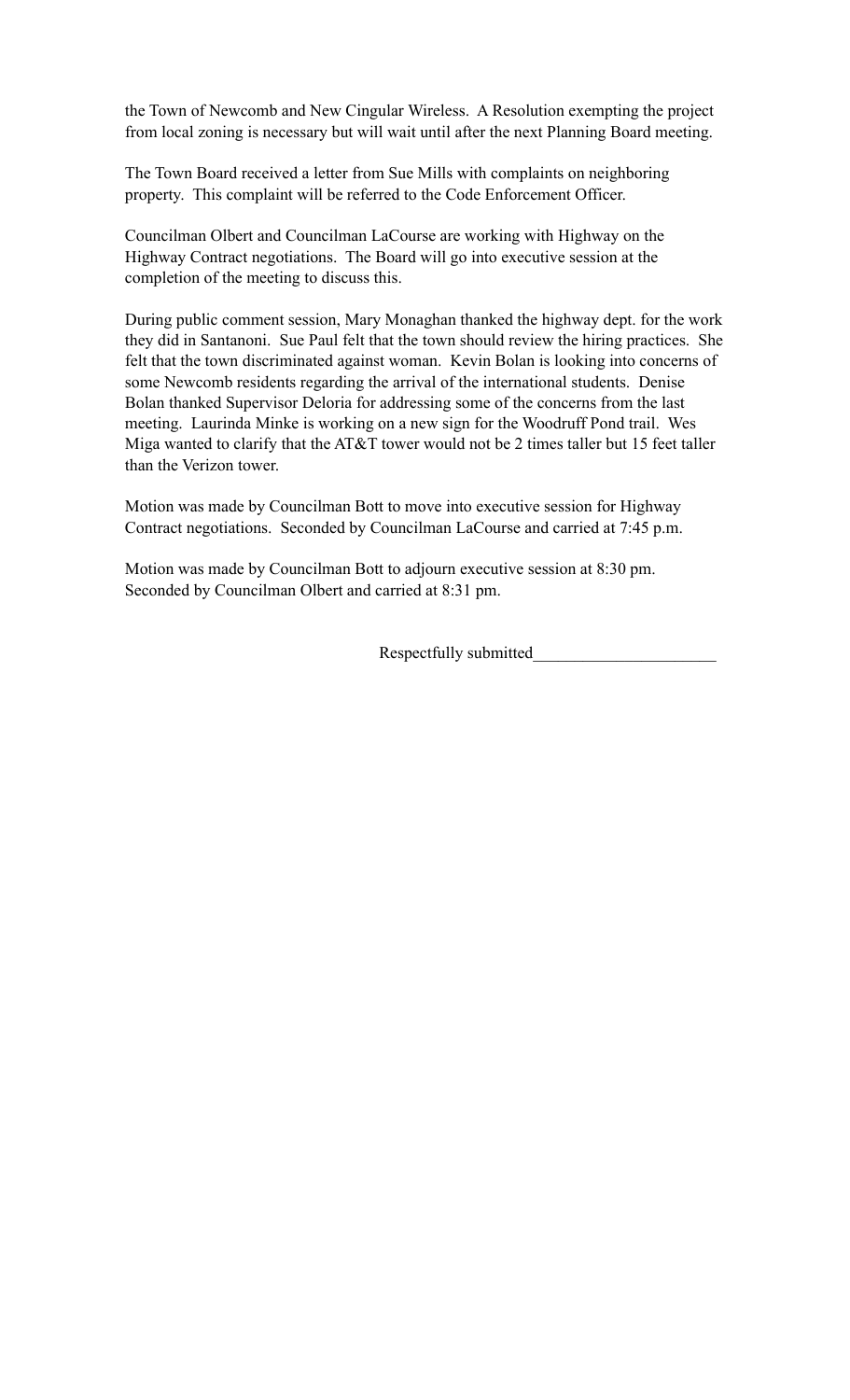#### August 11, 2020

At the regular meeting of the Town Board of the Town of Newcomb, Essex County, N.Y., held at the Town Hall, Newcomb, N.Y., on the 11th of August 2020 at 7:00 P. M., the following Board Members were present:

| Dept. Supervisor |
|------------------|
|                  |
|                  |
|                  |
|                  |
|                  |

Others present: Ruth Olbert, Sierra Olbert, Monica Young, Annie Canon, Ann Pecora, Sue Mills, Joan Burke, Laurinda Minke, Charlie Minke, Denise Bolan, Carrie Helms, Mary Monaghan, Erica DeMars, and Mary Pound. Present on phone: Wes Miga, Mary Lamphear, Sue Paul, Lori Demars, Kevin Bolan, Marlene Bott and Anita Brundage.

Motion was made by Councilwoman Fennessy to approve the minutes of the July 28, 2020 meeting. Seconded by Councilman Olbert and carried.

Motion was made by Councilwoman Fennessy to approve the General Fund Abstract #14 in the amount of \$25553.76. Seconded by Councilman LaCourse and carried.

Motion was made by Councilman Bott to approve the Highway Fund Abstract #14 in the amount of \$47138.91. Seconded by Councilman LaCourse and carried.

Motion was made by Councilwoman Fennessy to approve the Capital Projects #3 Buildings Abstract #7 in the amount of \$47415.84. Seconded by Councilman Olbert and carried.

Motion was made by Councilman LaCourse to approve the Capital Projects #5 Abstract #2 in the amount of \$9555.00. Seconded by Councilman Olbert and carried.

Motion was made by Councilman Olbert to approve the Homestead and Non-Homestead Base Percentages, Current Percentages and current and Adjusted Proportions for the 2020 Assessment Roll. Seconded by Councilman Bott and carried.

September meeting dates are tentatively set for September 15 and 29<sup>th</sup>.

Motion was made by Councilman LaCourse for a Resolution of the Newcomb Town Board authorizing the purchase of Real Property. Seconded by Councilman Olbert and carried by roll call vote: Councilman Bott – Aye, Supervisor Deloria – Aye, Councilwoman Fennessy – Aye, Councilman LaCourse – Aye, and Councilman Olbert – Aye.

Motion was made by Councilwoman Fennessy for a Resolution supporting the changes in the unit management plan for the Essex Chain Lakes. Seconded by Councilman LaCourse and carried by roll call vote: Councilman Bott – Aye, Supervisor Deloria – Aye, Councilwoman Fennessy – Aye, Councilman LaCourse and Councilman Olbert – Aye.

Motion was made by Councilman Olbert for a Resolution supporting diversity and condemning racial and social injustice. Seconded by Councilwoman Fennessy and carried by roll call vote: Councilman Bott – Aye, Supervisor Deloria – Aye, Councilwoman Fennessy – Aye, Councilman LaCourse – Aye and Councilman Olbert – Aye.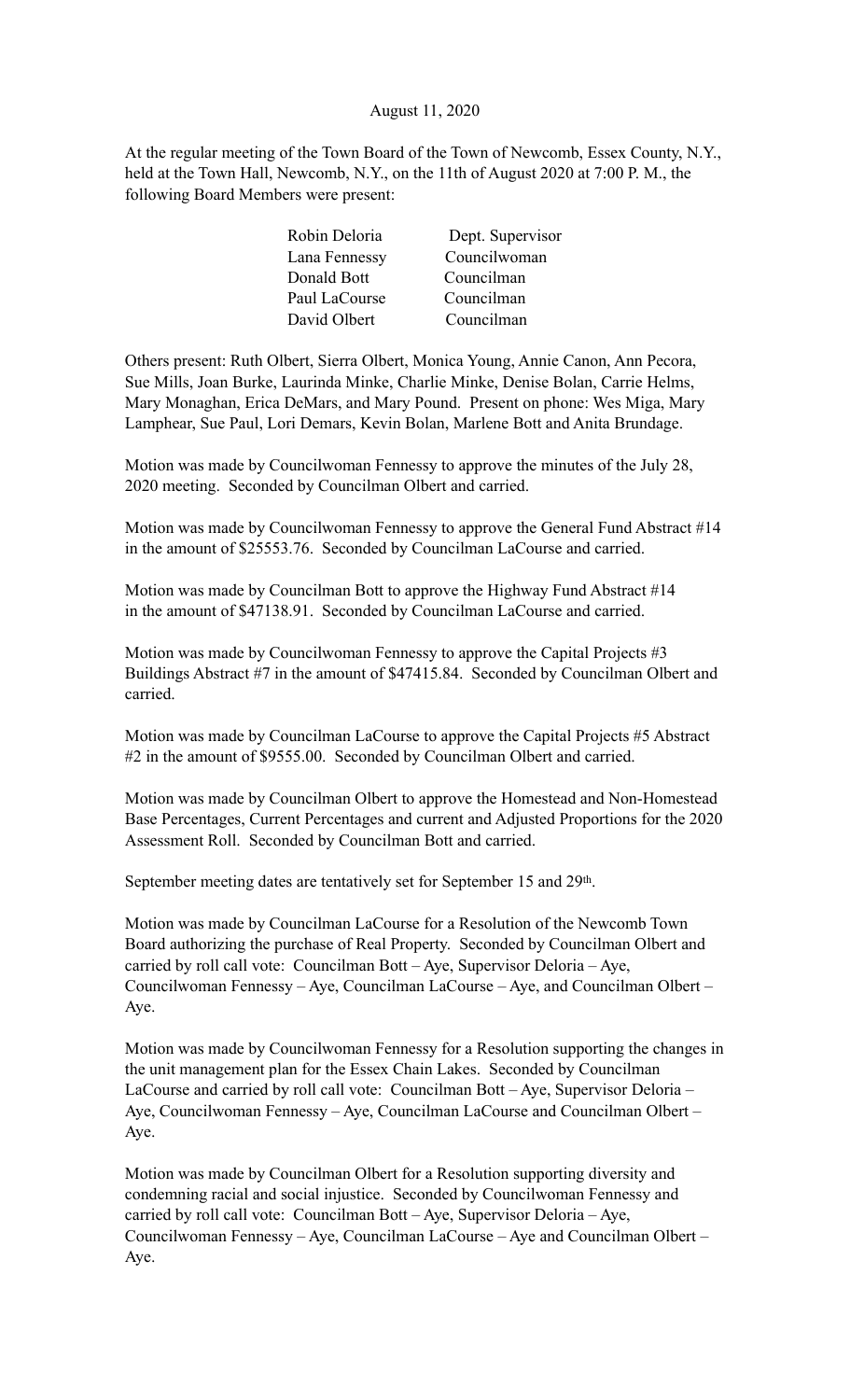The TR weekend for this year will be Virtual. The charges for Joe Wiegand (TR) will be \$950.00. There will also be advertising charges. The fireworks will be postponed.

Contract negotiations for the Highway contract will begin on Wednesday August 12, 2020.

Work on the Huntington Cemetery to repair and upright stones will begin soon. Joan Burke will direct and supervise the job. Motion was made by Councilwoman Fennessy to approve an hourly contract rate with Jim Sorenson at \$30.00 per hour or a maximum of \$7200.00 for six weeks. Seconded by Councilman LaCourse and carried.

The Board continued the discussion on the construction of a sliding hill in Winebrook at the ball field. It was decided to go ahead with the excavation of the site but we will wait on the ski lift.

There was discussion on designing a sign for the parking area for the Woodruff Pond trail and the need of a sign for the trail. Motion was made by Councilman Bott to approve having Jim Bunnell build a sign and kiosk for the trail. Seconded by Councilman Olbert and carried.

The New York State Dept. of Health did their annual inspection of the Town Beach and the Golf Course. They had items that need addressing including signage and COVID related fixes.

Town is awaiting a quote from Culligan for repairs needed at Ken Helms water system.

Highway Supt. Cliff Demars reported that the work on the hill at the ballfield is almost done. Essex County will hydroseed with they are done.

The ceremony for the dedication for the George Canon memorial at the Golf Course will be August 30.

During the public comment section of the meeting, Denise Bolan spoke regarding the resolution the Board passed on diversity and condemning racial and social injustice. She reminded everyone on the importance of this and encouraged all to continue to be open and welcoming. Supervisor Deloria agreed with the importance of topic. Joan Burke followed with a statement and felt that Town of Newcomb had a gender issue.

Sue Mills read a letter criticizing the town board minutes. She felt that the minutes did not include public comment discussion. She would like to see the meetings recorded. Supervisor Deloria ended the discussion on this and will report back at the next meeting. Sue Paul questioned why the town did not pay summer youth employees minimum wage. Supervisor Deloria indicated that municipalities are not required to pay minimum wage. Laurinda Minke provided the board with a letter requesting a shared title with Dave Hughes "Marketing and Promotion Team," and she would like a equitable raise.

Motion was made by Councilman Bott to adjourn. Seconded by Councilman Olbert and carried at 8:40 pm.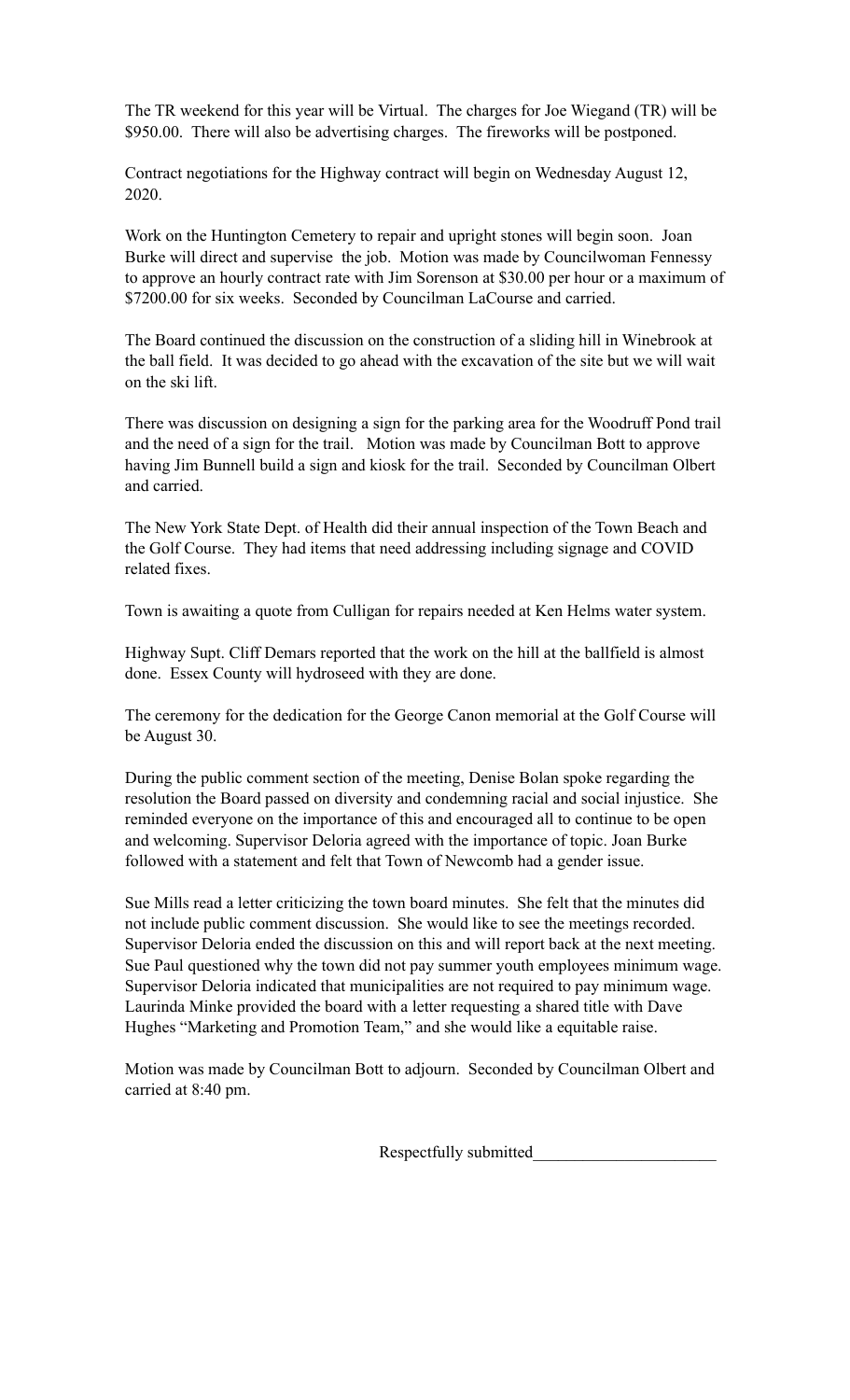#### July 28, 2020

At the regular meeting of the Town Board of the Town of Newcomb, Essex County, N.Y., held at the Town Hall, Newcomb, N.Y., on the 28<sup>st</sup> of July 2020 at 7:00 P.M., the following Board Members were present:

| Robin Deloria | Supervisor   |
|---------------|--------------|
| Lana Fennessy | Councilwoman |
| Donald Bott   | Councilman   |
| Paul LaCourse | Councilman   |
| David Olbert  | Councilman   |

Others present: Cliff Demars, Sue Mills, Ruth Olbert, Sierra Olbert, Laurinda Minke, Charles Minke, Dave Hughes, Joan Burke and Mary Pound. Present on conference call: Wes Miga, Mary Lamphear, Marlene Bott.

Motion was made by Councilman LaCourse to approve the minutes of the July 14, 2020 meeting. Seconded by Councilwoman Fennessy and carried.

Motion was made by Councilman Olbert to approve the General Fund Abstract #13 in the amount of \$32857.23. Seconded by Councilman LaCourse and carried.

Motion was made by Councilwoman Fennessy to approve the Highway Fund Abstract #13 in the amount of \$87906.38. Seconded by Councilman Olbert and carried.

Motion was made by Councilman Bott to approve the Water Abstract #7 in the amount of \$874.50. Seconded by Councilman LaCourse and carried.

Motion was made by Councilman Olbert to approve the Sewer Abstract #7 in the amount of \$677.45. Seconded by Councilwoman Fennessy and carried.

August meetings were tentatively set for August 11th and 25<sup>th</sup>.

Monica Young, Lowell and Linda Stringer picked out a rock base for the George Canon Memorial Plaque. The suggested date for the dedication is August 30, 2020. The specific date will be determined as plans for the event are finalized.

The 2020 Greater Adirondack Garage Sale sponsored by ROOST is set for August 8-9. The Town of Newcomb will have a town wide garage sale on the same weekend. There are at least 10 locations that have signed up.

Motion was made by Councilwoman Fennessy for a Resolution of the Newcomb Town Board to change the name of the Perch Pond Road to Trout Pond Road. Seconded by Councilman Olbert and carried by roll call vote: Bott – Aye, Deloria – Aye, Fennessy – Aye, LaCourse – Aye, and Olbert – Aye.

Motion was made by Councilman Olbert to authorize Supervisor Deloria to sign the MOU (Memorandum of Understanding) made between Open Space Institute Land Trust, Inc. and the Town of Newcomb regarding the Upper Works parcels. Seconded by Councilwoman Fennessy and carried.

The Town is waiting on bids for the Salt Shed liner. The liner needs to be completed before the grant can be finalized.

Laurinda Minke read a letter regarding her position on the marketing assistant job promoted to full time. She summarized her qualifications, recognitions, promotions and work she has completed in her position at the Town of Newcomb.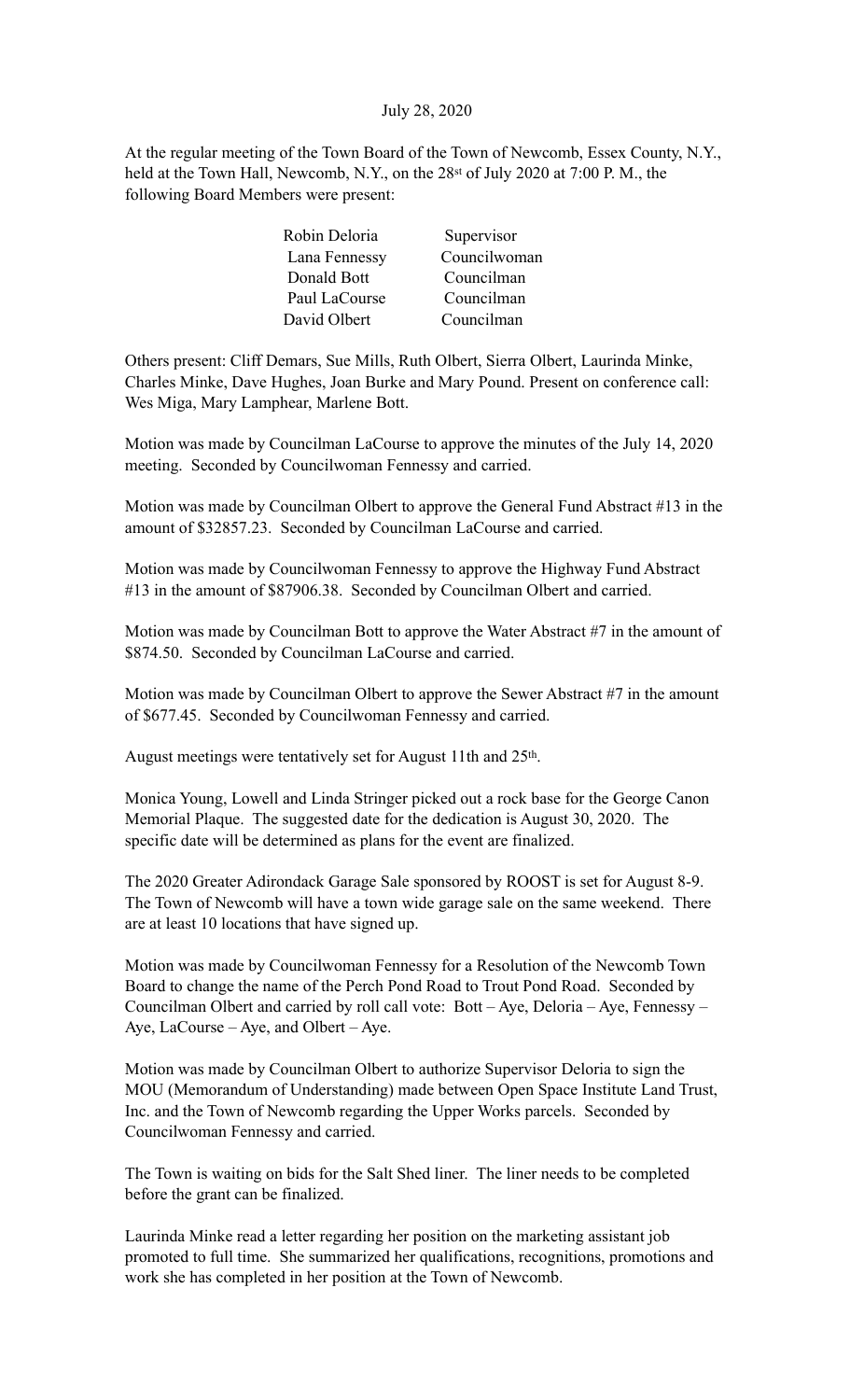Joan Burke read a letter regarding her opinion of the marketing assistant job promoted to full time. She felt that Laurinda Minke should have been considered for the position.

Motion was made by Councilman Bott to adjourn. Seconded by Councilman LaCourse and carried at 8:09 pm. AzxSWDAQ\

Respectfully submitted\_\_\_\_\_\_\_\_\_\_\_\_\_\_\_\_\_\_\_\_\_\_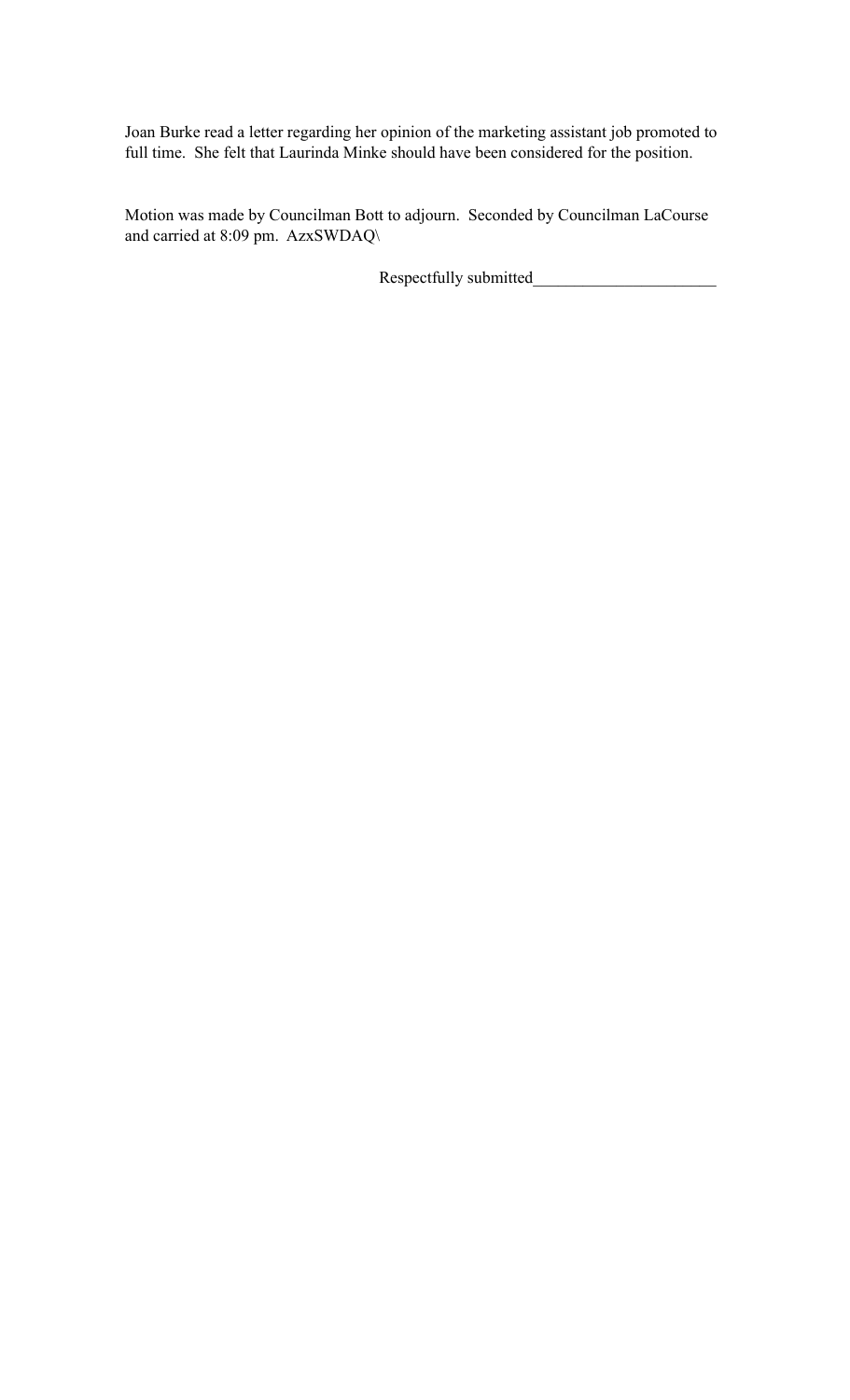#### July 14, 2020

At the regular meeting of the Town Board of the Town of Newcomb, Essex County, N.Y., held at the Town Hall, Newcomb, N.Y., on the 14<sup>th</sup> of July 2020 at 7:00 P.M., the following Board Members were present:

| Supervisor   |
|--------------|
| Councilwoman |
| Councilman   |
| Councilman   |
| Councilman   |
|              |

Others present: Kevin Bolan and Mary Pound. Conference call - Laurinda Minke, Sue Mills, Marlene Bott, Mary Lamphear, Mary Monaghan, Denise Bolan, Cliff Demars, Sue Paul, Anita Brudage.

Meeting was called to order at 7:00 p.m. by Supervisor Deloria. Motion was made by Councilwoman Fennessy to approve the minutes of the June 30, 2020 meeting. Seconded by Councilman Olbert and carried. Motion was made by Councilman Olbert to approve the minutes of the special meeting of the Board on June 13, 2020. Seconded by Councilman Bott and carried.

Motion was made by Councilman LaCourse to approve the General Fund Abstract #12 in the amount of \$14240.13. Seconded by Councilwoman Fennessy and carried.

Motion was made by Councilman Bott to approve the Highway Fund Abstract #12 in the amount of \$14901.22. Seconded by Councilman LaCourse and carried.

Motion was made by Councilwoman Fennessy to approve the Capital Projects #3 Buildings Abstract #6 in the amount of \$247.76. Seconded by Councilman Olbert and carried.

Supervisor Deloria gave an update from the June 30, 2020 Executive Session. The Board met to discuss employment history of Dave Hughes. Once the Board was out of executive session they voted to hire Mr. Hughes full time for the Events Marketing position.

The Board held a special meeting on June 13, 2020 at 3:00 pm to award Peckhams a contract for paving the salt shed yard in the amount of \$99,830.00.

The Town Board received a letter from Sue Mills regarding public attendance at the Town Board meetings.

On July 6, 2020, Governor Cuomo extended the suspension of in-person meeting requirement of Open Meetings Law until August 5, 2020. Meetings will remain at the Town Hall subject to the Governors Executive order and local state of emergency orders for Newcomb and not permit in-person access to the public at this time.

Due to the NYS Health Dept. guidelines for social distancing, the Town of Newcomb has decided to cancel Newcomb Day, Bands on the Beach, and TR Weekend will be "Virtual."

The Board received a copy of the MOU (Memo of Understanding) from the Open Space Institute regarding the McNaughton Cottage for the conservation easement. The Board needs to read it over and come back ready to discuss at the next meeting.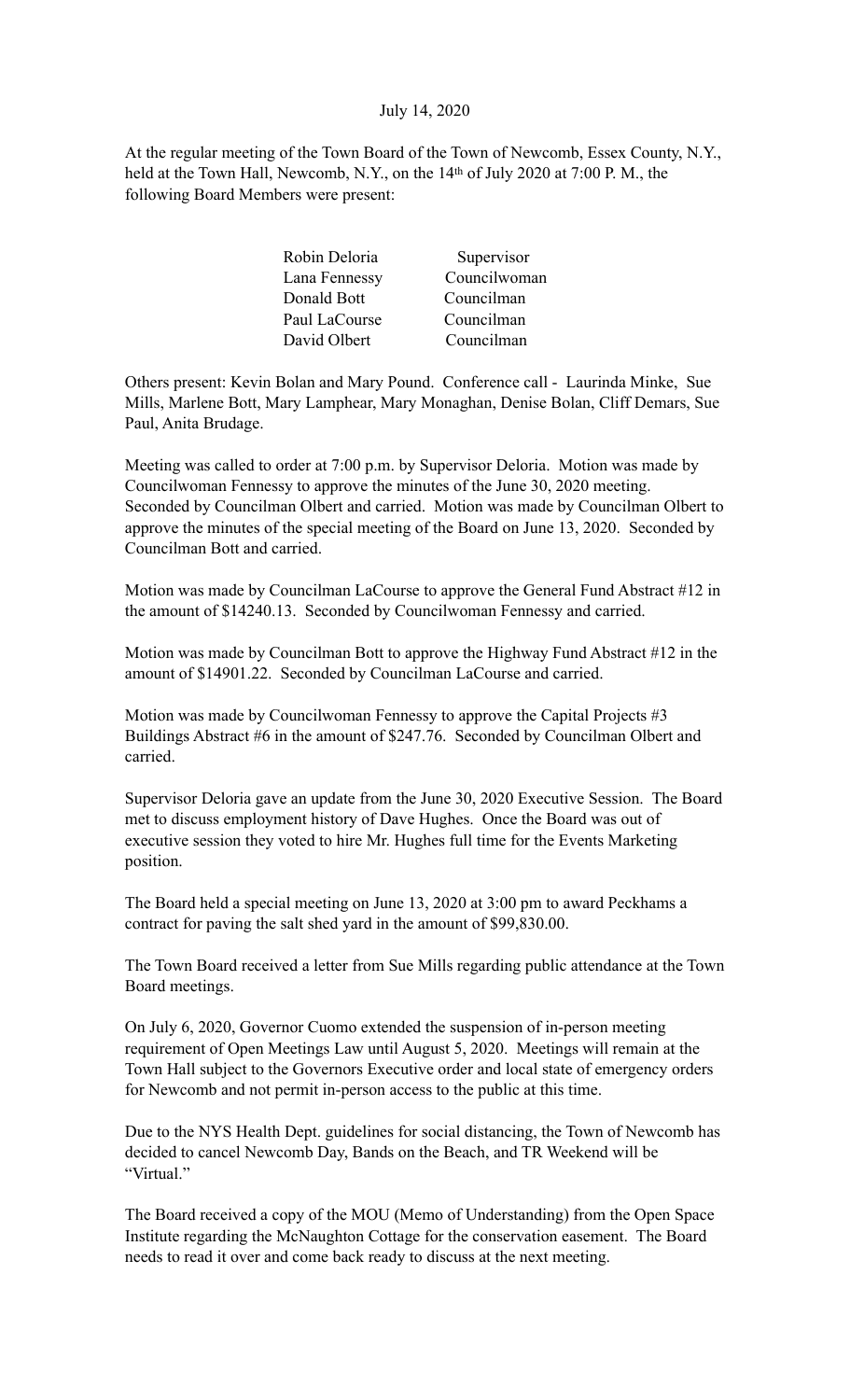Ruth Olbert provided the Board with information on "EarthCam" camera system that would stream live video at locations designated around Newcomb. The Town will explore other options before deciding on this.

Councilman Olbert brought up the Woodruff Pond Trail. The trail needs a lot of work and he hopes that we will be able to work on it this summer. Also there are headstones that have fallen down at the Huntington Cemetery. The Town will work on getting someone to get these repaired.

The Town of Newcomb has a very low percentage of residents that have responded to the US Census. We need to get the word out and encourage residents to complete the 2020 US Census.

During the public comment time Sue Mills questioned why the Town has not opened the meetings to the public and would they consider moving the meeting to the Fire Hall. Sue Paul questioned the Town of Newcomb job hiring practices. She felt that the full time job that Dave Hughes was hired for should have been advertised. Denise Bolan, Anita Brudage, Mary Monaghan and other callers felt that the Town should have posted the position. Ruth Olbert commented that Dave Hughes will do a great job but felt that Lauinda Minke should have been considered for the job. Laurinda Minke felt that she should have had the right for "first refusal."

Motion was made by Councilman Bott to adjourn. Seconded by Councilwoman Fennessy and carried at 8:20 pm.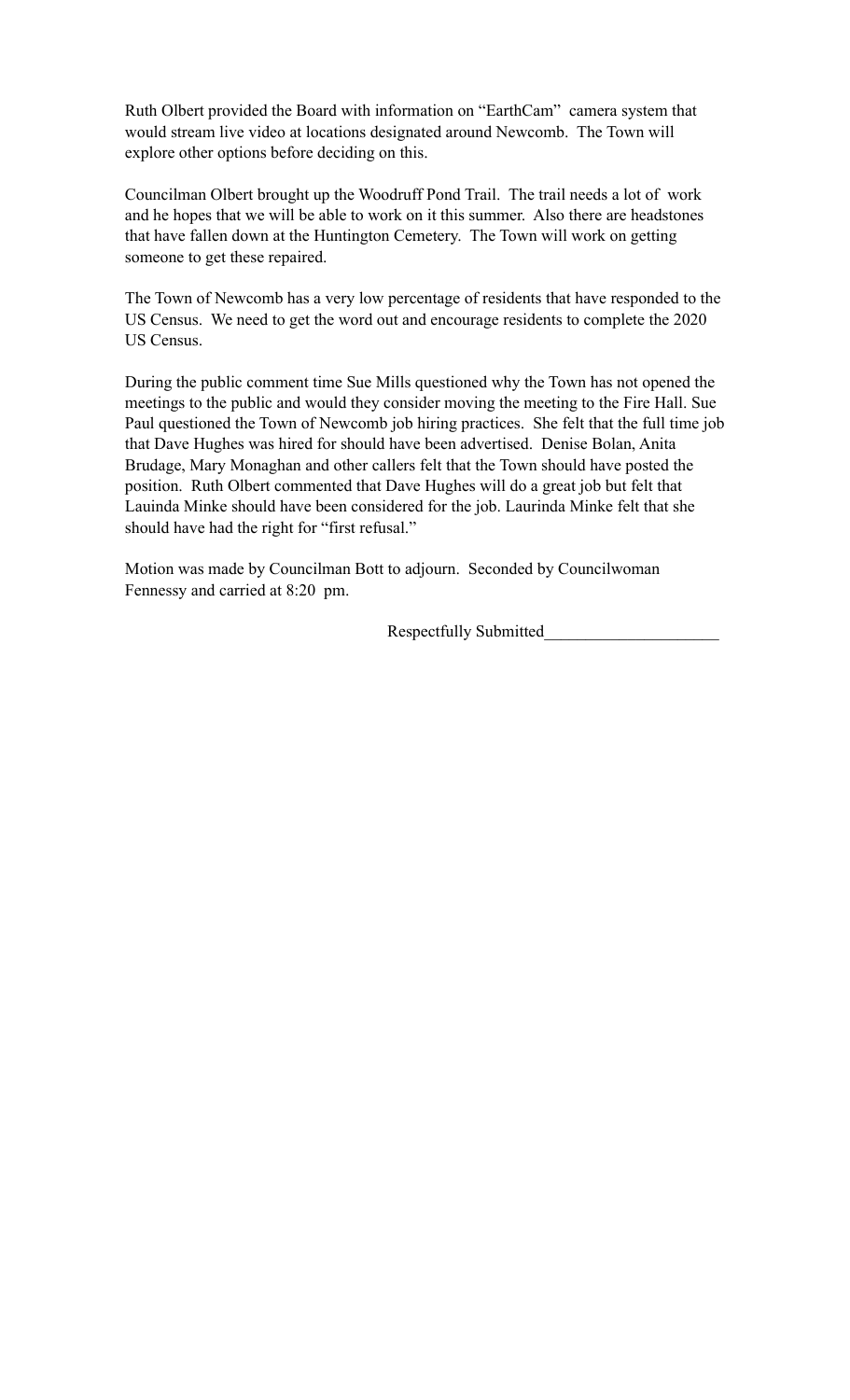#### June 30, 2020

At the regular meeting of the Town Board of the Town of Newcomb, Essex County, N.Y., held at the Town Hall, Newcomb, N.Y., on the 30th of June 2020 at 7:00 P.M., the following Board Members were present:

| Robin Deloria | Supervisor   |
|---------------|--------------|
| Lana Fennessy | Councilwoman |
| Paul LaCourse | Councilman   |
| Donald Bott   | Councilman   |
| David Olbert  | Councilman   |
|               |              |

Others present: Cliff Demars and Mary Pound. Present on Conference call, Wester Miga, Mary Lamphear, Dave Hughes, Mary Monaghan, Lori Demars, Denise Bolan, Kevin Bolan, Sue Paul and Sue Turner.

Supervisor Deloria called the meeting to order at 7:00 P.M. Motion was made by Councilman Bott to approve the minutes of the June 16, 2020 meeting. Seconded by Councilman LaCourse and carried.

Motion was made by Councilwoman Fennessy to approve the General Fund Abstract #11 in the amount of \$24658.42. Seconded by Councilman Bott and carried.

Motion was made by Councilman Olbert to approve the Highway Fund Abstract #11 in the amount of \$25323.54. Seconded by Councilman LaCourse and carried.

Motion was made by Councilman Bott to approve the Water Fund Abstract #6 in the amount of \$1786.48. Seconded by Councilman LaCourse and carried.

Motion was made by Councilman Bott to approve the Sewer Fund Abstract #6 in the amount of \$1172.91. Seconded by Councilwoman Fennessy and carried.

Motion was made by Councilman LaCourse to approve the Capital Projects #3 Buildings Abstract #5 in the amount of \$95047.48. Seconded by Councilman Olbert and carried.

July meetings were tentatively set for July 14th and 28th.

The Town has purchased three loads of topsoil and the summer maintenance crew is working to cover the exposed root systems on the cedar trees down at the town beach. When the work is complete we will ask the Essex County Soil and Water Dept. to come and hydroseed the topsoil to aid in the fast growth of the grass seed.

The AT&T cell tower application is complete and was accepted by the APA. Written comments are due by July 7.

The Highway Department is looking to purchase a Skid Steer Main Lift. Motion was made by Councilman Olbert to approve the purchase of this attachment at a cost of \$14570.00. Seconded by Councilwoman Fennessy and carried.

Curt Gregory, a former Essex County DPW worker owns a pavement marking business. He has given the town a price of \$1200 per court to fill cracks, provide sealcoat and stripe the area with basketball court markings. He hopes to complete this in late July. The Town is still awaiting quotes for replacement of the fence at the beach and landfill.

The Town of Minerva will be using George Damasevitz as their code enforcement officer.

The High Peaks Golf Course is now open to walk in customers.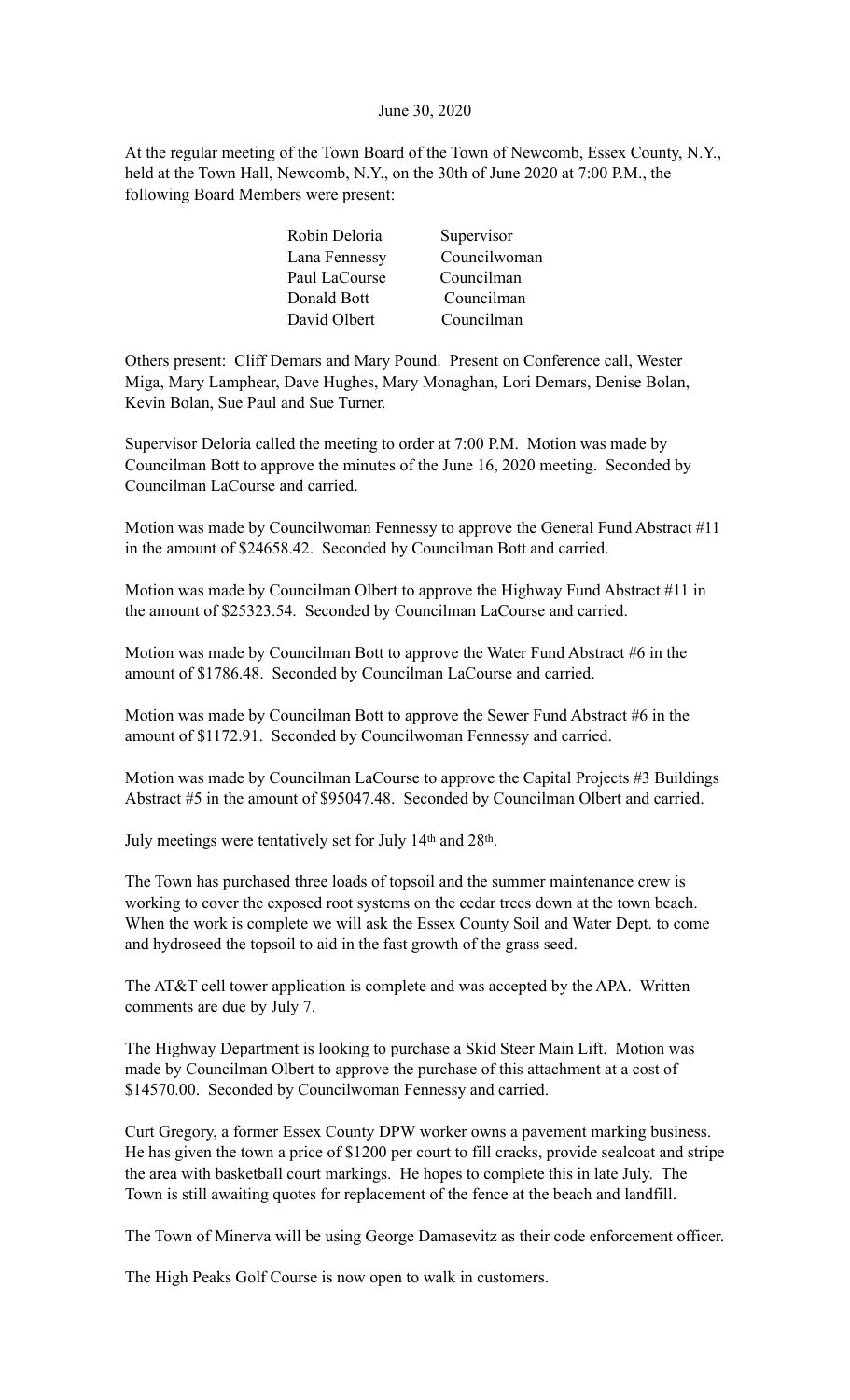Paving for the Town Hall parking lot is set to begin next week.

Councilman Olbert read a letter in support of Denise Bolan's letter.

Motion made by Councilman Bott to adjourn and go into executive session for the purpose of discussing the employment history of a particular person. Seconded by Councilman Olbert and carried at 7:50 p.m.

Motion was made by Councilman Bott to leave executive session. Seconded by Councilwoman Fennessy and carried at 8:20. Motion was made by Councilman LaCourse to reopen the regular meeting. Seconded by Councilman Olbert and carried.

The Board discussed the marketing and promotional needs of the Town of Newcomb and its many recreational opportunities and hopes to begin a comprehensive effort to promote Newcomb as a place to raise a family. The Board discussed a wide range of ideas to accomplish this. Supervisor Deloria established a Board Committee consisting of Lana Fennessy, Paul Hai and Dave Olbert to review and revise our current "Events Coordinator and Advertising Assistant position held by David Hughes. Upon recommendation of Supervisor Deloria, a motion was made by Councilman LaCourse to hire David Hughes full time in this position at a staring salary of \$40,000.00 with benefits subject to a six month probationary period. Upon successful completion of the probationary period, and pending Board approval, the salary for this position will increase to \$46,000.00. Mr Hughes start date will be July 13, 2020. Seconded by Councilman Bott and approved by roll call vote. Councilman Bott – Aye, Councilwoman Fennessy – Aye, Councilman LaCourse – Aye, Councilman Olbert – Aye and Supervisor Deloria – Aye.

Motion was made by Councilman LaCourse to adjourn. Seconded by Councilman Bott and carried at 8:40 p.m.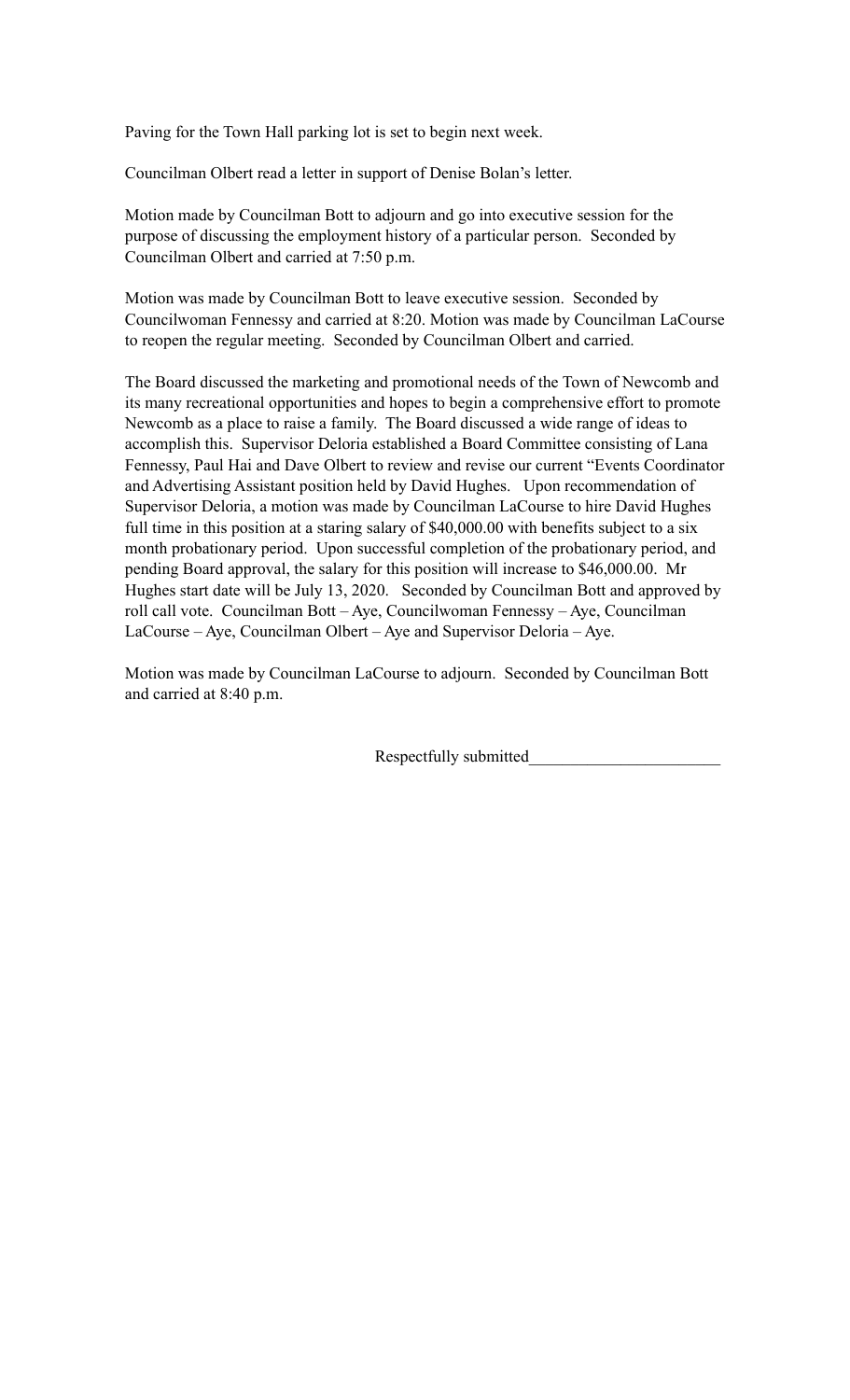#### June 16, 2020

At the regular meeting of the Town Board of the Town of Newcomb, Essex County, N.Y., held at the Town Hall, Newcomb, N.Y., on the 16th of June 2020 at 7:00 P.M., the following Board Members were present:

| Robin Deloria | Supervisor   |
|---------------|--------------|
| Lana Fennessy | Councilwoman |
| David Olbert  | Councilman   |
| Donald Bott   | Councilman   |
| Paul LaCourse | Councilman   |

Others present: Cliff Demars and Mary Pound. Present on Conference call: Mary Monaghan, Joan Burke, Denise Bolan, Kevin Bolan, Dave Hughes, Barb Kearns, Ericka Demars, Lori Demars, Sue Mills, Wes Miga, Jolene Hlavaty, Roy Ginsburg, Chris Ginsburg, Mary Lamphear, George Damasevitz, Cliff Tsan.

Supervisor Deloria called the meeting to order at 7:00 P.M. Motion was made by Councilman LaCourse to approve the minutes of the May 26, 2020 meeting. Seconded by Councilman Olbert and carried.

Motion was made by Councilwoman Bott to approve the General Fund Abstract #10 in the amount of \$40703.51. Seconded by Councilman Olbert and carried.

Motion was made by Councilman Olbert to approve the Highway Fund Abstract #10 in the amount of \$32370.53. Seconded by Councilwoman Fennessy and carried.

Motion was made by Councilman LaCourse to approve the Capital Projects #3 Buildings Abstract #4 in the amount of \$143347.55. Seconded by Councilwoman Fennessy and carried.

July meetings were tentatively set for July 14th and 28th.

The Medical Center is in need of a part time nursing substitute. Motion was made by Councilman LaCourse to approve hiring Maddison Lafond at a ratee of \$26.00 increased to \$27.50 after 6 months of service. Seconded by Councilwoman Fennessy and carried.

Motion was made by Councilwoman Fennessy for a Resolution to authorize the Town of Newcomb to purchase the property located at 4995 State Rt. 28N, Newcomb, N.Y. at a purchase price of \$95500.00. Seconded by Councilman Olbert and carried.

Motion was made by Councilman Bott for a Resolution to adopt the Drone Acceptable Use Policy. Seconded by Councilman LaCourse and carried.

Motion was made by Councilwoman Fennessy for a Resolution in support of the Adirondack Park Local Government Review Board actions to strengthen the clean drained and dry aquatic invasive species spread prevention law. Seconded by Councilman LaCourse and carried.

Motion was made by Councilman Olbert for a Resolution requesting review and change of the APA policy on agency review of proposals for new telecommunications towers and other tall structures in the Adirondack Park. Seconded by Councilman LaCourse and carried.

The Newcomb Town Beach opened on June 15. Lifeguards are scheduled from 11 am to 8 pm. The town will be getting a delivery of top soil for the beach to cover the roots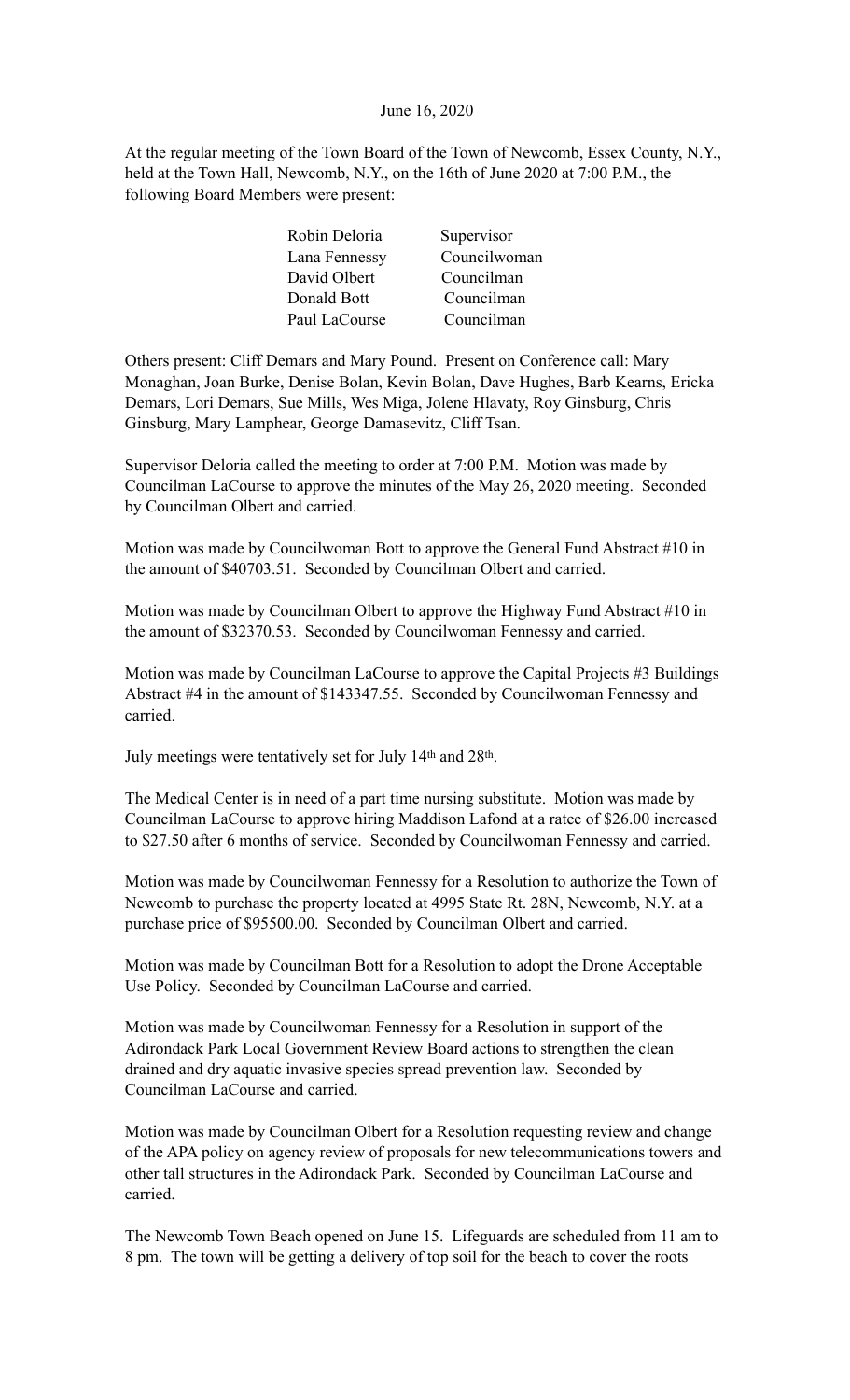under the trees. A work crew of students that previously worked on the Newcomb Youth Program will begin on June 29. They will be working on several projects around town.

George Onni, from FEMA has contacted the Town regarding possible reimbursement to the Town for expenses incurred during the COVID crisis. We hope to get some reimbursement for the Big Top Tent rental for graduation and the new motion sign at the Town Hall.

The Town of Newcomb is currently at only a 16.9% response rate for the US Census. We need to get the word out to encourage residents to either go on line to complete or fill out the paperwork and send it in.

The construction on the Salt Shed is almost complete. The electric, black top and ramp construction remains to be done. Essex County has concrete blocks they are willing to give to the town if they can be used for the ramp.

The landfill "put and take" is open. We would encourage residents to try to keep it neat and only put gently used items in the building.

Dave Hughes has been using the drone to get pictures of the Chain Lakes and the Golf Course. We hope to have these images on the town website soon.

Denise Bolan read a letter regarding the towns request to remove chalk drawings and information from the basketball court in Winebrook.

Motion made by Councilman Bott to adjourn. Seconded by Councilwoman Fennessy and carried at 8:25 pm.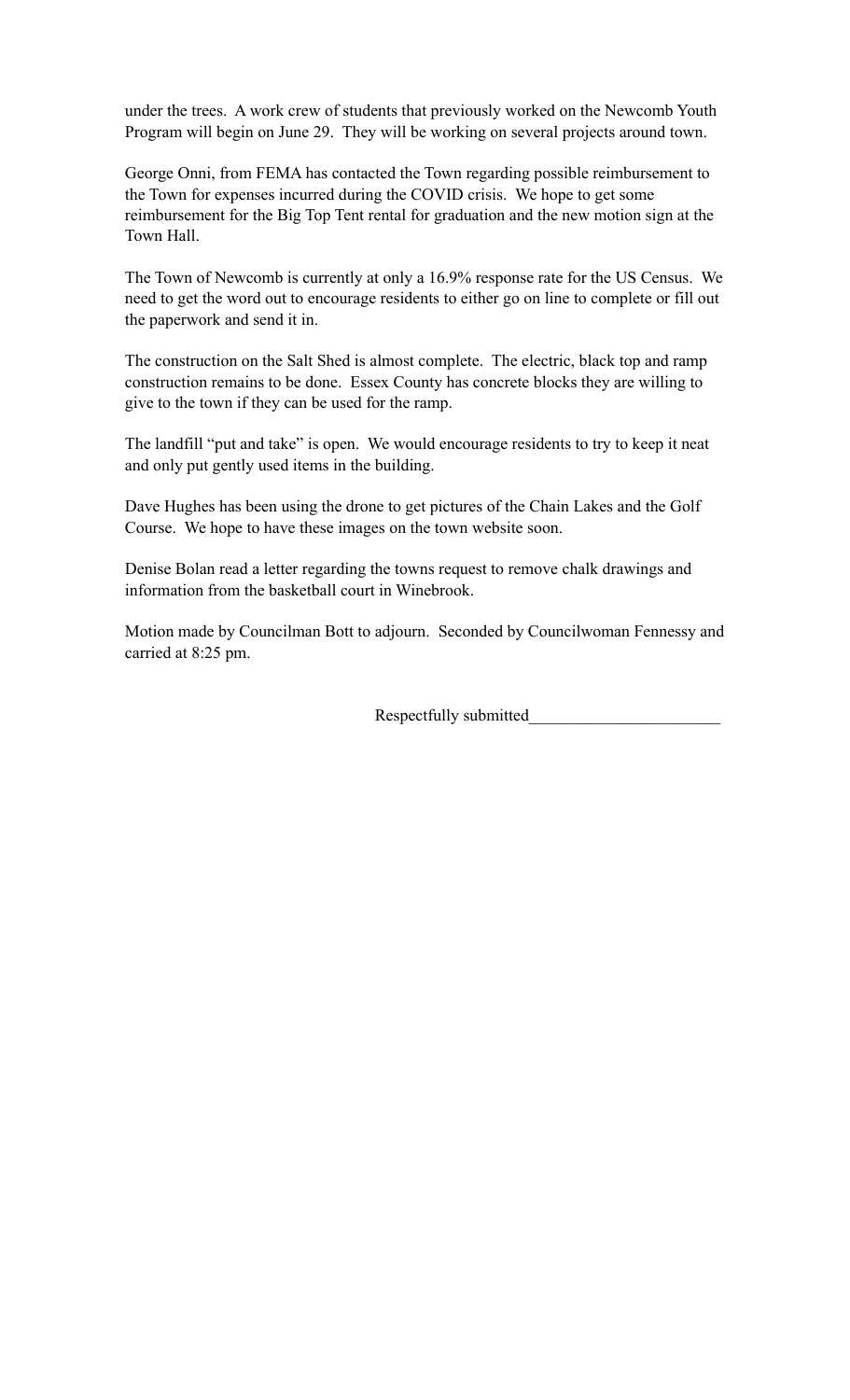#### May 26, 2020

At the regular meeting of the Town Board of the Town of Newcomb, Essex County, N.Y., held at the Town Hall, Newcomb, N.Y., on the 26th of May 2020 at 7:00 P. M., the following Board Members were present:

| Robin Deloria | Supervisor |
|---------------|------------|
| Lana Fennessy | Councilman |
| Donald Bott   | Councilman |
| Paul LaCourse | Councilman |
| David Olbert  | Councilman |

Others present: Cliff Demars and Mary Pound. Present on Conference call, Mary Lamphear, Wes Miga, George Damasevitz, Debra Damasevit.

Supervisor Deloria called the meeting to order at 7:00 pm. Motion was made by Councilman Bott to approve the minutes of the May 12, 2020 meeting. Seconded by Councilman LaCourse and carried.

Motion was made by Councilman Olbert to approve the General Fund Abstract #9 in the amount of \$32177.83. Seconded by Councilman LaCourse and carried.

Motion was made by Councilman LaCourse to approve the Highway Fund Abstract #9 in the amount of \$21291.50. Seconded by Councilwoman Fennessy and carried.

Motion was made by Councilman Olbert to approve the Water Fund Abstract #5 in the amount of \$1303.39. Seconded by Councilwoman Fennessy and carried.

Motion was made by Councilwoman Fennessy to approve the Sewer Fund Abstract #5 in the amount of \$6571.78. Seconded by Councilman Olbert and carried.

Motion was made by Councilman Bott to approve the Capitol Projects #4 Highway Eq. Abstract #1 in the amount of \$18250.00. Seconded by Councilman LaCourse and carried.

June meetings were tentatively set for June 16th and 30th.

The High Peaks Golf Course will be offering "5 day passes" to customers that would like to golf. Pending review, we hope to open the Golf Course to walk- ins starting June 12.

On May 22, 2020, Town Council members and Supervisor Deloria met with the bankruptcy trustee for the Tahawus railroad. Essex County is working with the IDA on establishing bonding.

Construction on the new Salt Shed is continuing. The precast 9 foot walls have been erected. We are not sure what date they will be returning to work.

Code Enforcement Officer, George Damasevitz provided the Town Board with a current Code Officers Report.

The Newcomb Youth Program will not be opening this summer due to the Covid 19 pandemic. The Town hopes to offer alternative employment to the Youth Program staff. We are working on salaries and alternative work.

Supervisor Deloria recommends that the Town have the fireworks on the 4th of July. Motion was made by Councilman LaCourse to hold the annual town fireworks with social distancing guidelines. Seconded by Councilman Olbert and carried.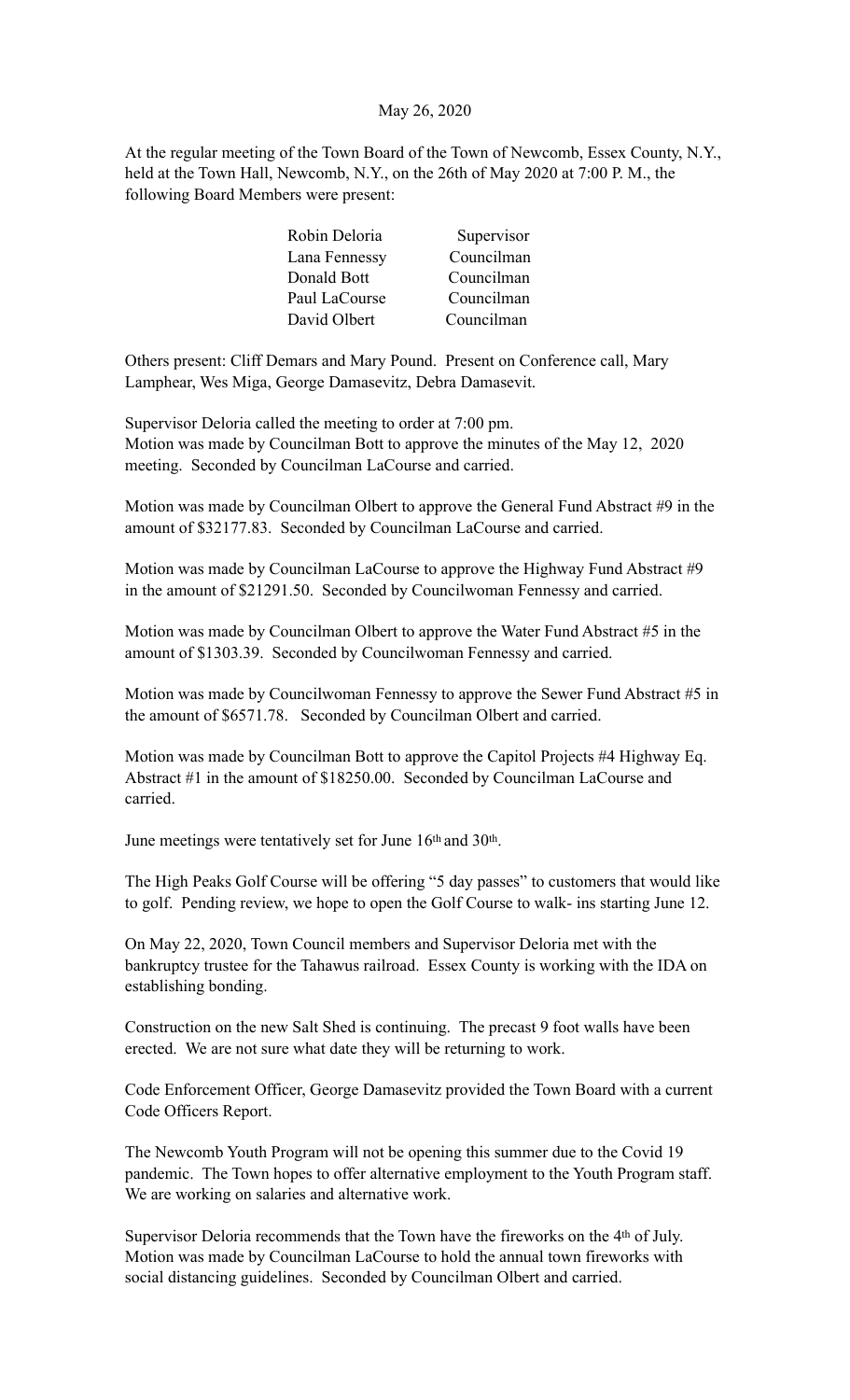The Town hopes to open the overlook bathrooms next week. We have ordered cleaning supplies. Councilman LaCourse recommended that we install a couple of Hibachi grills at the overlook for public use. He will check with Eugene Bush on this. The Town Beach is set to open on June 20 2020. Lifeguards will need to clean bathrooms a couple time each day as part of their duties.

Highway Supt. Cliff Demars was told by DEC that they have no money to pay the town for work done in the Chain Lakes.

The Town Landfill will be opening on Fridays for summer hours.

Motion was made by Councilman Bott to adjourn. Seconded by Supervisor Deloria and carried at 7:50 pm.

Respectfully Submitted\_\_\_\_\_\_\_\_\_\_\_\_\_\_\_\_\_\_\_\_\_\_\_\_\_\_\_\_\_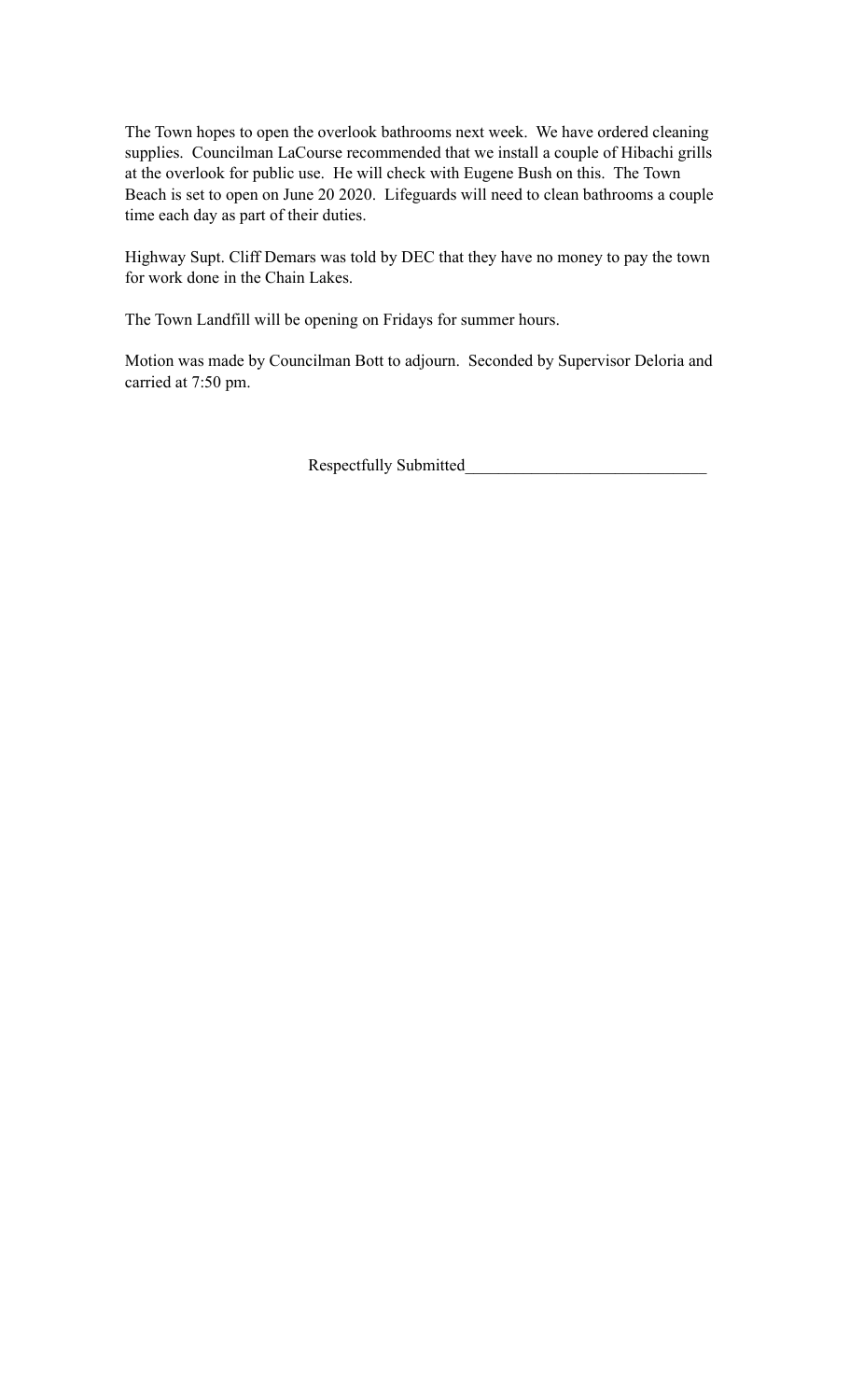#### May 12, 2020

At the regular meeting of the Town Board of the Town of Newcomb, Essex County, N.Y., held at the Town Hall, Newcomb, N.Y., on the 12th of May 2020 at 7:00 P.M., the following Board Members were present:

| Robin Deloria | Supervisor   |
|---------------|--------------|
| David Olbert  | Councilman   |
| Donald Bott   | Councilman   |
| Paul LaCourse | Councilman   |
| Lana Fennessy | Councilwoman |

Others present: Mary Pound. Wes Miga, Mary Lamphear, present by phone.

Supervisor Deloria called the meeting to order at 7:00 pm. Motion was made by Councilman Bott to approve the minutes of the April 23, 2019 meeting. Seconded by Councilman Olbert and carried.

Motion was made by Councilman LaCourse to approve the General Fund Abstract #8 in the amount of \$19818.87. Seconded by Councilwoman Fennessy and carried.

Motion was made by Councilman Bott to approve the Highway Fund Abstract #8 in the amount of \$3657.17. Seconded by Councilman Olbert and carried.

Motion was made by Councilman Olbert to approve the Capital Projects #3 Buildings Abstract #3 in the amount of \$346.94. Seconded by Councilwoman Fennessy and carried.

Motion was made by Councilwoman Fennessy to approve the Capital Projects #8 Abstract #2 in the amount of \$1500.00. Seconded by Councilman LaCourse and carried.

Emergency orders have been extended to May 29, 2020.

There will be a meeting on the Tahawus Railroad line on May 22, 2020 at 10:00 a.m. at the Tahawus Foot Cottage. Representatives from Essex County, Town of Newcomb, Paul Mitchell and Brandt Bankruptcy Trustee will be there.

Construction on the new Salt Shed has started. They started pouring concrete today. They should be back on Thursday to pour again.

There has been no decision from the State of NY on the opening of summer camps.

The Town is still waiting for a response from the seller on the bank purchase.

Peckhams is hoping to start in middle of June on the reclamation work for the town hall and highway paving work. They will begin paving in early July.

Supervisor Deloria has been researching group life insurance for town employees. Burnham Financial has provided a policy from Met Life. Motion was made by Supervisor Deloria to approve the group rate policy for full time employees at a cost of about \$321.00 per month. Seconded by Councilman Bott and carried.

The Town is planning to open the High Peaks Golf Course on May 15, 2020. Enclosed in the town board packet is a 3page proclamation of Local State of Emergency and Local Emergency Order. Motion was made by Councilman LaCourse to support the proclamation. Seconded by Councilwoman Fennessy and carried. A sign will be posted stating that the golf course is closed to the public, open to members only. Motion was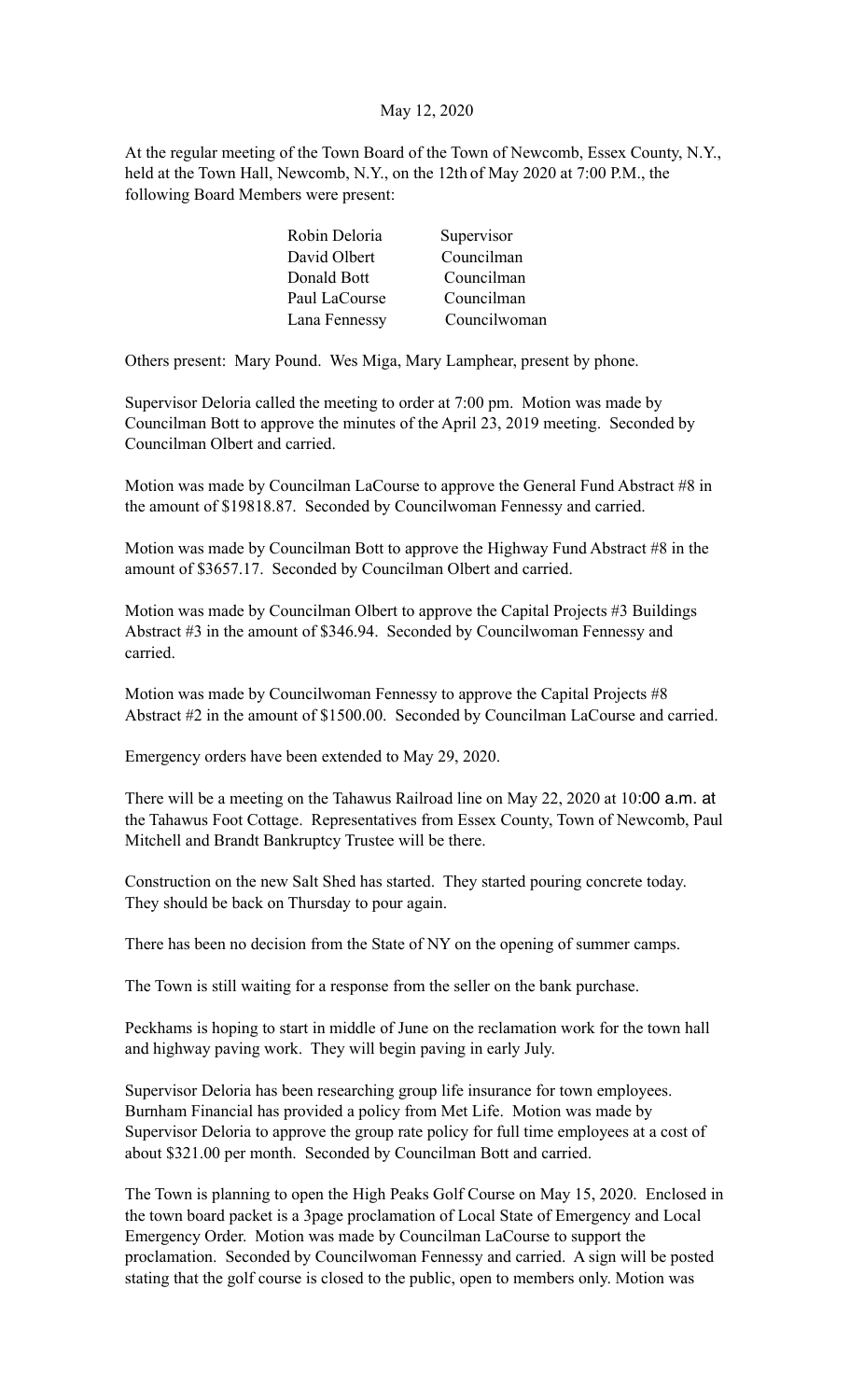made by Councilwoman Fennessy to approve the Ride and Play Policy for Golf Carts. Seconded by Councilman Olbert and carried.

The Essex Chain Lakes road will be opened by DEC on May 18, 2020.

Wester Miga commented on the excellent job Supervisor Deloria has done with the Covid Emergency. Mary Lamphear also gave kudos to Supervisor Deloria for all his hard work during this emergency.

Wester Miga would like to encourage town employees to give back to the town and community by joining the fire department or rescue squad.

Motion was made by Councilman Bott to adjourn. Seconded by Councilman LaCourse and carried at 8:20 pm.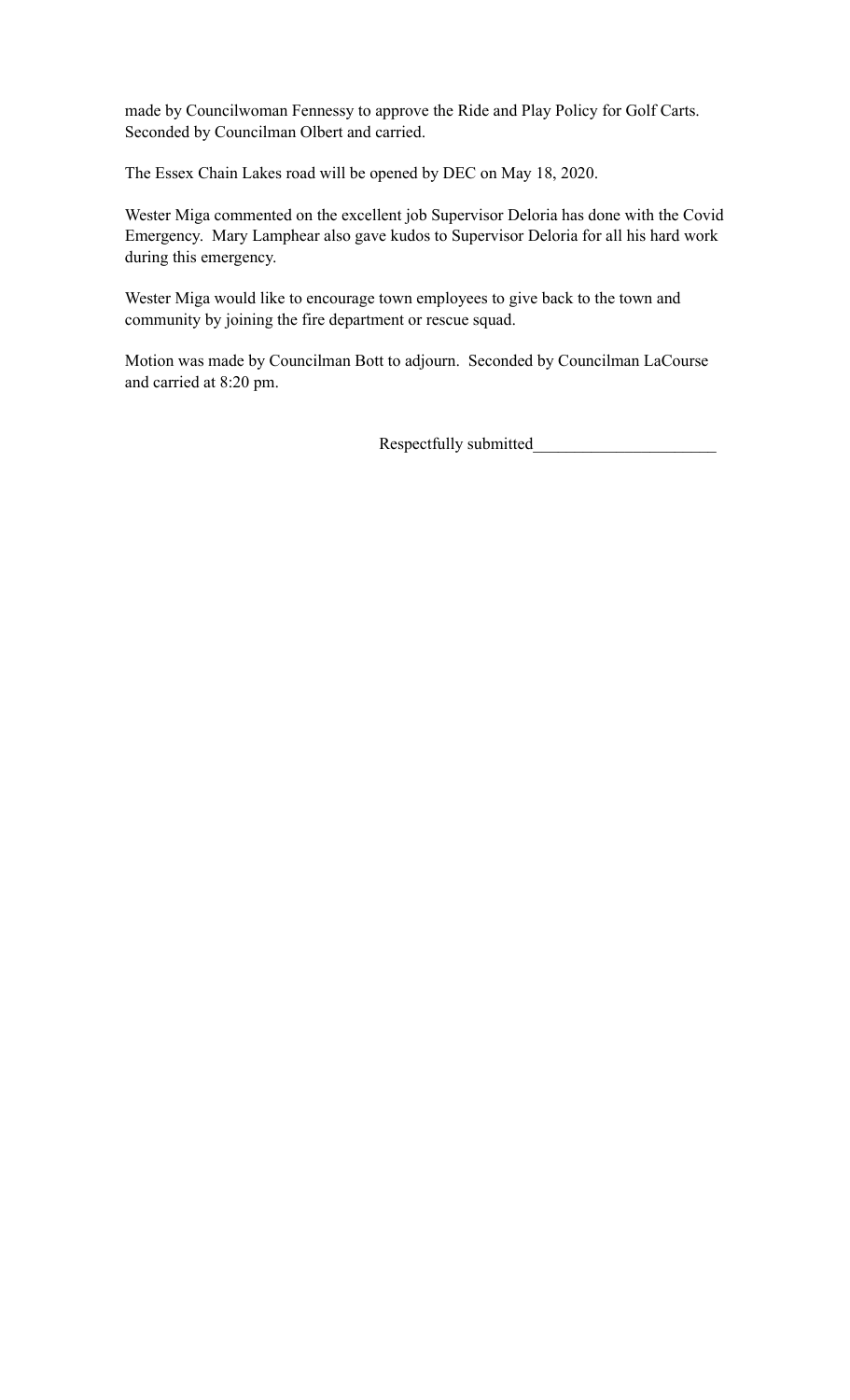#### April 28, 2020

At the regular meeting of the Town Board of the Town of Newcomb, Essex County, N.Y., held at the Town Hall, Newcomb, N.Y., on the 28th of April 2020 at 7:00 P.M., the following Board Members were present:

Others present: Cliff Demars and Mary Pound. Wes Miga, Lynette Chase and Mary Lamphear present by phone.

Supervisor Deloria called the meeting to order at 7:00 p.m. Motion was made by Councilman Bott to approve the minutes of the March 24, 2020 meeting. Seconded by Councilman Olbert and carried.

Motion was made by Councilman Bott to approve the General Fund Abstract #7 in the amount of \$67448.55. Seconded by Councilwoman Fennessy and carried.

Motion was made by Councilwoman Fennessy to approve the Highway Fund Abstract #7 in the amount of \$63114.49. Seconded by Councilman Olbert and carried.

Motion was made by Councilwoman Fennessy to approve the Water Fund Abstract #4 in the amount of \$4131.45. Seconded by Councilman LaCourse and carried.

Motion was made by Councilman Bott to approve the Sewer Fund Abstract #4 in the amount of \$3531.78. Seconded by Councilman Olbert and carried.

Motion was made by Councilman Bott to approve the Capital Projects #3 Buildings Abstract #2 in the amount of \$43178.44. Seconded by Councilman LaCourse and carried.

May meeting dates were tentatively set for May 12<sup>th</sup> and 26th.

Motion was made by Councilman Bott to authorize Supervisor Deloria to sign the contract with North Country Life Flight at a cost of \$1000.00. Seconded by Councilman Olbert and carried.

Supervisor Deloria updated the Board on the Emergency Orders that we receive from Essex County regarding the Coronavirus. These are updated every five days by the County Attorney's office. The next order is extended through May 4.

The proposed construction schedule for the Salt Shed is included in the Board pack. The building materials were delivered on April 23 and construction should begin sometime next week. Town Attorney, Mark Schachner will prepare the Notice to Proceed.

The Welcome Center Grant is currently on hold and there is a new workplan due to the Covid -19 pandemic. There is a five year contract for completion of the project.

NYSEG has started the installation of the LED streetlights. The overall cost savings is anticipated to be near 50%.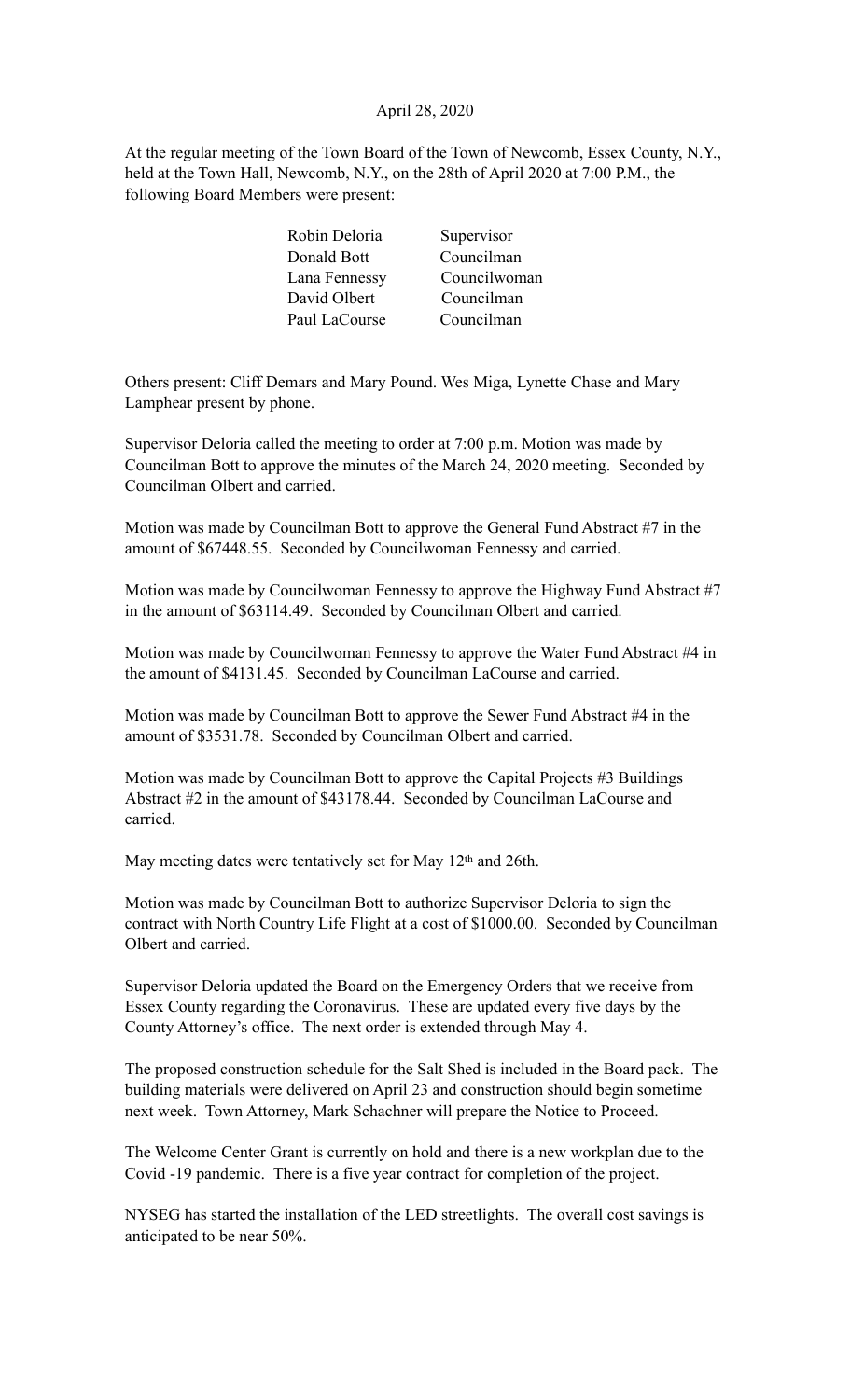The NYS Dept. of Health has not yet authorized summer camps to open. The Town will fill out the necessary paperwork and submit if they decide to open. Lynette Chase has come up with some alternate activities that we would be able to provide to our local Youth Program attendees in the event that the program does not open.

Supervisor Deloria has received a property condition assessment of the bank property in Winebrook. The current assessed value is \$99,000. The Town would like to offer \$93950.00, based on the market value. Supervisor will bring this back to the Board for final approval.

Peckham Road Corporation has the NYS contract for blacktopping and paving. Therefore, the town will not have to go to bid for the paving here at the Town Hall. Motion was made by Councilman Olbert to authorize Supervisor Deloria to sign the contract with Peckham for paving and reclaiming. Seconded by Councilwoman Fennessy and carried.

Motion was made by Councilman Bott to adjourn. Seconded by Councilwoman Fennessy and carried at 7:55 p.m.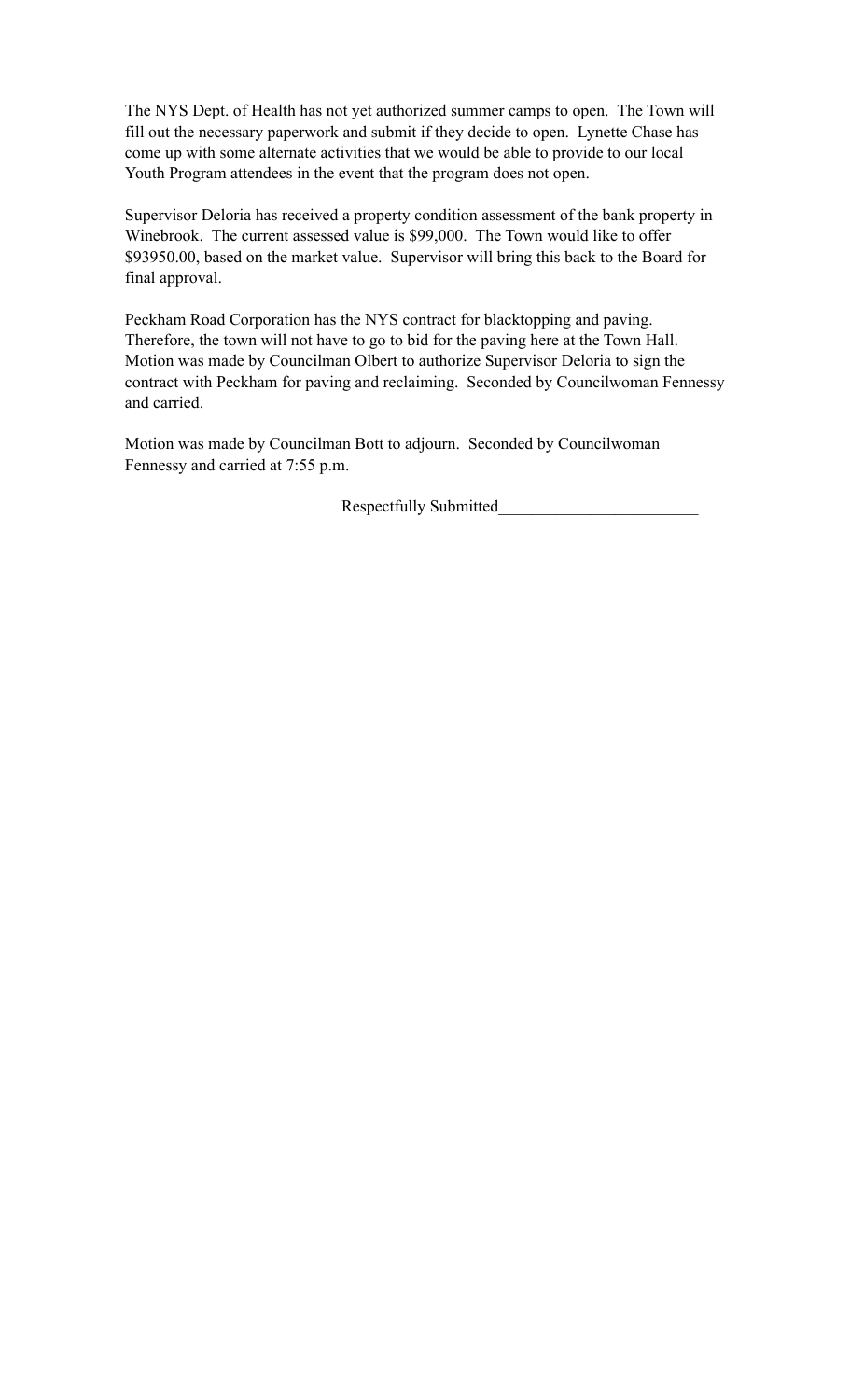### March 24, 2020

At the regular meeting of the Town Board of the Town of Newcomb, Essex County, N.Y., held by Conference call, on the 24th of March 2020 at 7:00 P.M., the following Board Members were present by telephone:

| Robin Deloria | Supervisor   |
|---------------|--------------|
| David Olbert  | Councilman   |
| Lana Fennessy | Councilwoman |
| Donald Bott   | Councilman   |
| Paul LaCourse | Councilman   |

Others present by telephone: Wester Miga, Kelly Audino and Mary Pound.

Supervisor Deloria called the meeting to order at 7:05 pm. Motion was made by Councilman Bott to approve the minutes of the March 10, 2020 meeting. Seconded by Councilman LaCourse and carried.

Motion was made by Councilman LaCourse to approve the General Fund Abstract #6 in the amount of \$89854.98. Seconded by Councilman Novak and carried.

Motion was made by Councilman Bott to approve the Highway Fund Abstract #6 in the amount of \$91209.13. Seconded by Councilman LaCourse and carried.

Motion was made by Councilman LaCourse to approve the Water Abstract #3 in the amount of \$5153.19. Seconded by Councilwoman Fennessy and carried.

Motion was made by Councilwoman Fennessy to approve the Sewer Abstract #3 in the amount of \$4203.95. Seconded by Councilman Olbert and carried.

It should be noted that the Councilman previewed the Abstracts at a previous time.

The April meeting will be tentatively set for Aril 28, 2020. There will be just one meeting in April due to the quarantine for the Covid Virus.

Motion was made by Councilman Bott to adjourn. Seconded by Councilman LaCourse and carried at 7:17 pm.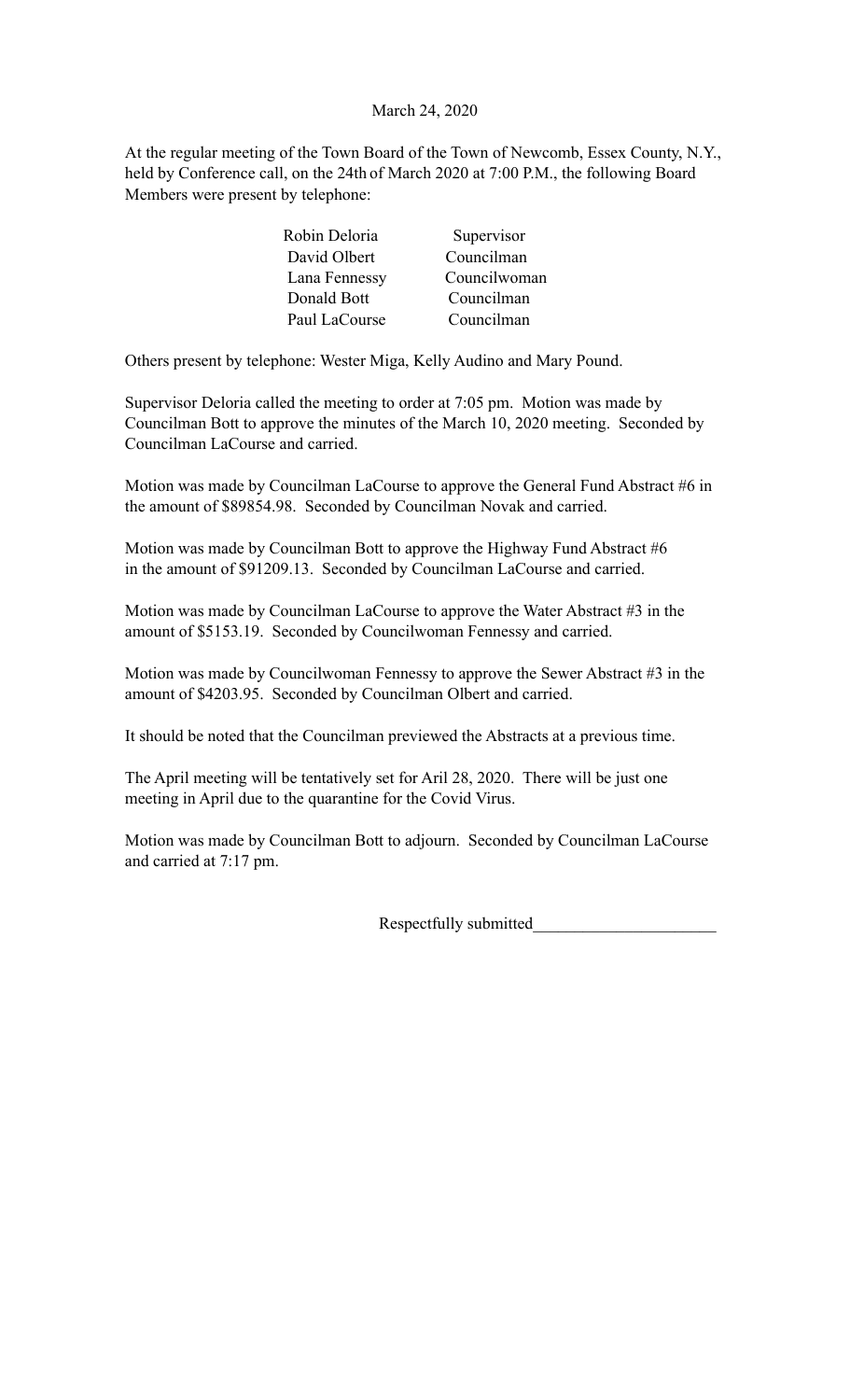#### March 10, 2020

At the regular meeting of the Town Board of the Town of Newcomb, Essex County, N.Y., held at the Town Hall, Newcomb, N.Y., on the 10th of March 2020 at 7:00 P.M., the following Board Members were present:

| Supervisor   |
|--------------|
| Councilwoman |
| Councilman   |
| Councilman   |
| Councilman   |
|              |

Others present: Joan Burke, Wes Miga, Cliff Demars, Sue Mills, Mary Lamphear, Dave Hughes and Mary Pound.

Supervisor Deloria called the meeting to order at 7:00 P.M. Motion was made by Councilman Bott to approve the minutes of the February 25, 2020 meeting. Seconded by Councilwoman Fennessy and carried.

Motion was made by Councilman Bott to approve the General Fund Abstract #5 in the amount of \$124612.70. Seconded by Councilwoman Fennessy and carried.

Motion was made by Councilman Olbert to approve the Highway Fund Abstract #5 in the amount of \$8685.60. Seconded by Councilman Bott and carried.

Motion was made by Councilman LaCourse to approve the Capital Projects #8 Abstract #1 in the amount of \$1500.00. Seconded by Councilman Bott and carried.

Essex County has declared a preemptive State of Emergency to deal with the Coronavirus. This will enable the County to be prepared for any issues that may arise.

Supervisor Deloria showed the Board a power point he put together in support of the Tahawus railroad that was also sent to Washington DC to be seen by Senators Schumer and Gillibrand and Representative Stefanik. Essex County Board of Supervisors passed a Resolution authorizing the County Attorney to file for foreclosure.

The foundation for the Salt Shed construction is set to begin April 13-17. The foundation walls are set for April 20-24. The construction on the completion of the building is set for April 27- May 15.

There was discussion on the Local Law for Residency Requirement. This will be discussed further at the next meeting.

Motion was made by Councilman Bott to approve attendance of new elected officials to Finance School in Saratoga May 14-15. Seconded by Councilwoman Fennessy and carried.

Motion was made by Councilman Olbert to authorize Supervisor Deloria to sign the contract with the Dept. of State to go forward with the grant award for the Newcomb Welcome Center. Seconded by Councilman LaCourse and carried. Councilman Bott is opposed and would like there to be a public referendum to vote on the project. The Board will schedule public meetings to advise the community of plans for the project. Community members are urged to attend.

The Board received a copy of a letter from Joan Burke to the Lake Harris Lodge on the photo collection installed by the Historical Museum. A great deal of time, money and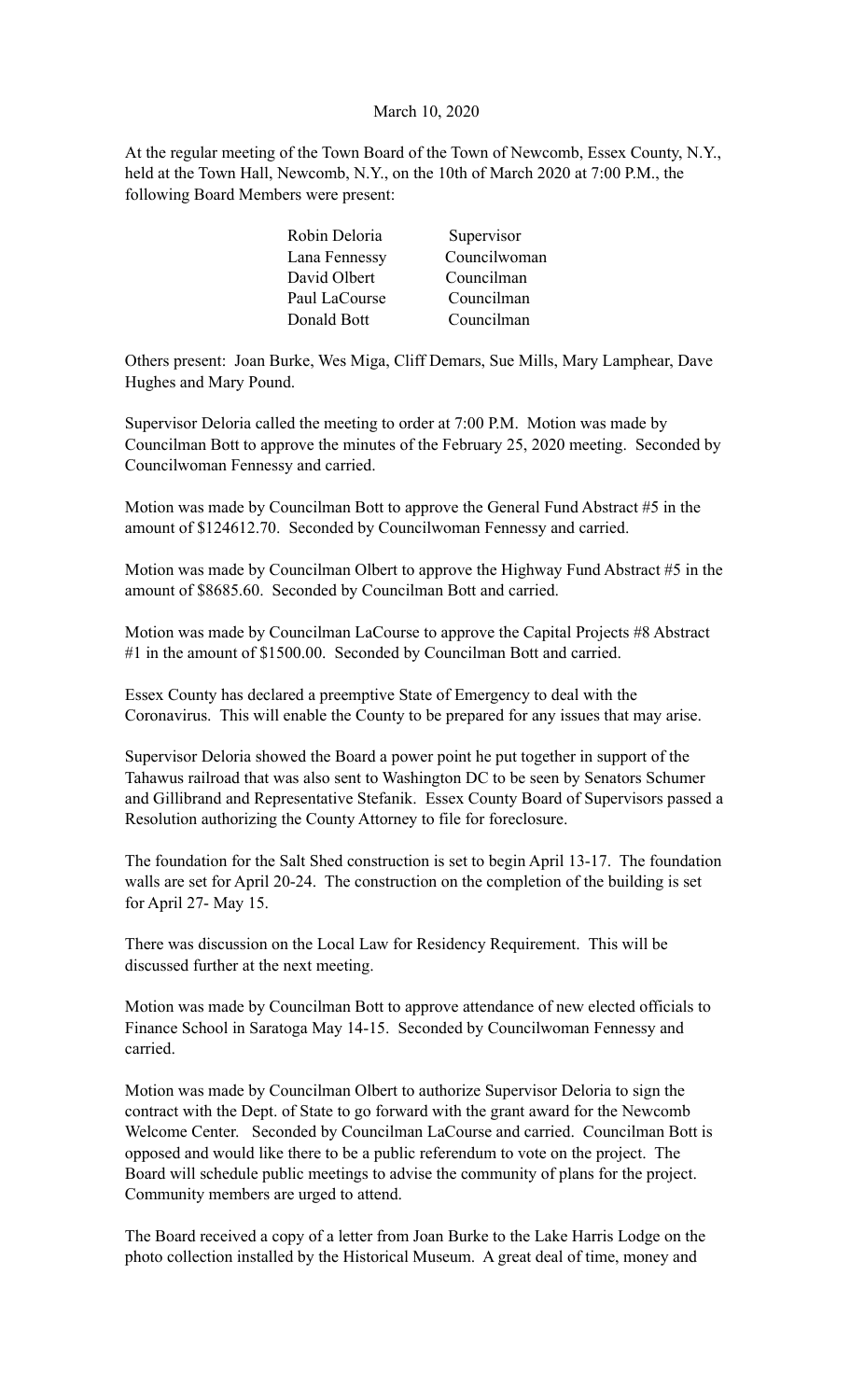work went into the project and if they decide to remove any of them the museum it is requested that they return them to the museum.

Motion was made by Councilman Olbert for a Resolution to adopt the terms and conditions of contracts DPW-20-2015 and DPW -19-007 and further approves the scope of services outlines in ATL's Letter of Authorization dated February 18, 2020, the fees of which will be considered match funds for the Salt Shed Project. Seconded by Councilman Bott and carried by Roll Call vote.

Congresswoman Stefanik will be hosting a Workforce Development Workshop at Essex County on March 20<sup>th</sup> at 10:00 am. This is a good opportunity to voice ideas, concerns and suggestions and look into opportunities for integrating federal help.

The LED streetlights have been purchased and NYSEG is working out a schedule for municipalities to have their LED streetlights installed.

Motion was made by Councilman Bott to approve the attendance of Dave Hughes to the Drone Pilot Certification course. The cost of the program is \$249.00. Seconded by Councilwoman Fennessy and carried.

Motion was made by Councilman LaCourse to approve attendance of Charles Canon and Gene Poulin to the NYS Turfgrass conference March 25 in Lake Placid. There is an \$85.00 registration fee. Seconded by Councilman Olbert and carried.

Motion was made by Supervisor Deloria to authorize Highway Supt. Demars to sign the Shared Services agreement with the Dept. of Transportation. Seconded by Councilwoman Fennessy and carried.

The Board is asked to review the Town Procurement Policy and be ready to talk about it at the next meeting.

Motion was made by Councilman LaCourse to declare the Sharp copier surplus and sell to the Adirondack Community Outreach Center for \$1200.00. Seconded by Councilman Olbert and carried.

Councilman Bott has been working with Buffalo Biodiesel Inc. to get a 350-gallon container at the landfill that will accept used cooking oil. The company will pay the town 25cents a gallon for the oil.

 Motion was made by Councilman Bott to adjourn the meeting. Seconded by Councilman LaCourse and carried at 8:30 pm.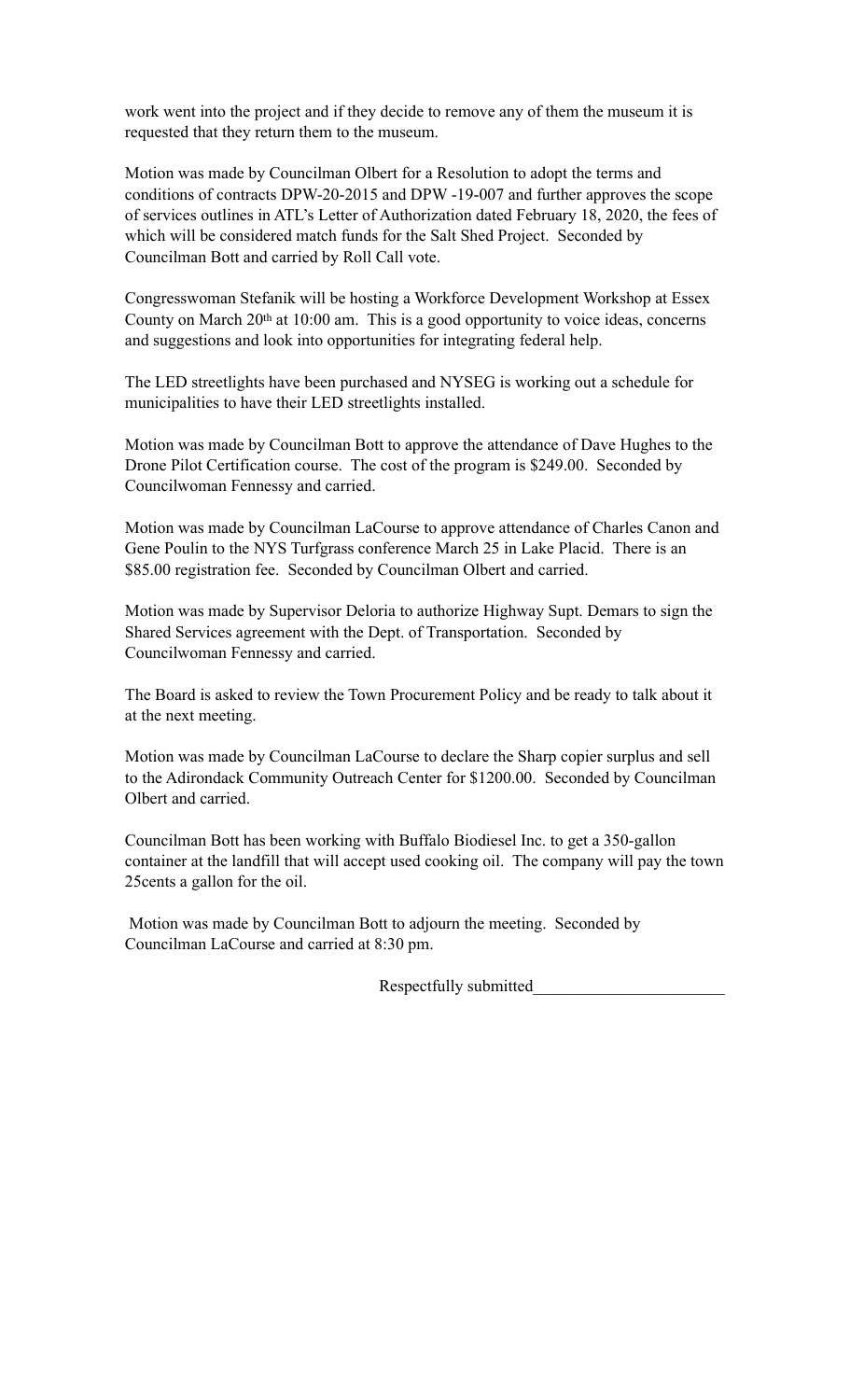#### February 25, 2020

At the regular meeting of the Town Board of the Town of Newcomb, Essex County, N.Y., held at the Town Hall, Newcomb, N.Y., on the 25th of February 2020 at 7:00 P. M., the following Board Members were present:

| Robin Deloria | Supervisor   |
|---------------|--------------|
| Donald Bott   | Councilman   |
| Paul LaCourse | Councilman   |
| David Olbert  | Councilman   |
| Lana Fennessy | Councilwoman |

Others present: Wes Miga, Dave Hughes, Joan Burke, Ruth Olbert, Sue Mills, Laurinda Minke, Charles Minke, Mary Lamphear, Marlene Bott, Cliff Demars, Kevin Bolan, Jim Sorenson and Mary Pound.

Motion was made by Councilman Bott to approve the minutes of the February 11, 2020 meeting. Seconded by Councilman Olbert and carried.

Motion was made by Councilwoman Fennessy to approve the General Fund Abstract #4 in the amount of \$31221.09. Seconded by Councilman LaCourse and carried.

Motion was made by Councilman Bott to approve the Highway Fund Abstract #4 in the amount of \$47222.42. Seconded by Councilman Olbert and carried.

Motion was made by Councilman Bott to approve the Water Abstract #2 in the amount of \$39793.28. Seconded by Councilwoman Fennessy and carried.

Motion was made by Councilman Olbert to approve the Sewer Abstract #2 in the amount of \$631.43. Seconded by Councilman LaCourse and carried.

March meetings were tentatively set for March 10<sup>th</sup> and 24<sup>th</sup>. The Planning Board meeting is set for March 5.

Motion was made by Councilwoman Fennessy for a Resolution in support of the North Hudson to serve as the "Gateway to the Adirondacks." Seconded by Councilman Olbert and carried.

The Town has not heard anything new from the owners of the Community Bank property. Town Attorney has said that no permissive referendum is required by the Board to purchase the property.

Construction on the Salt Shed should begin the end of April or early May. Hybrid Building Solutions was awarded the bid and they have ordered the materials.

The Board needs to review the Local Law information for the next meeting. The Board will review at the next meeting.

The annual PERMA conference is scheduled for May 21-22 at the Sagamore Hotel in Lake George. Motion was made by Councilman Bott to approve the attendance of Lana Fennessy to the conference. Seconded by Councilman Olbert and carried.

The Newcomb Historical Museum has obtained a EIN number that is required to establish a charter and obtain a 501 C3.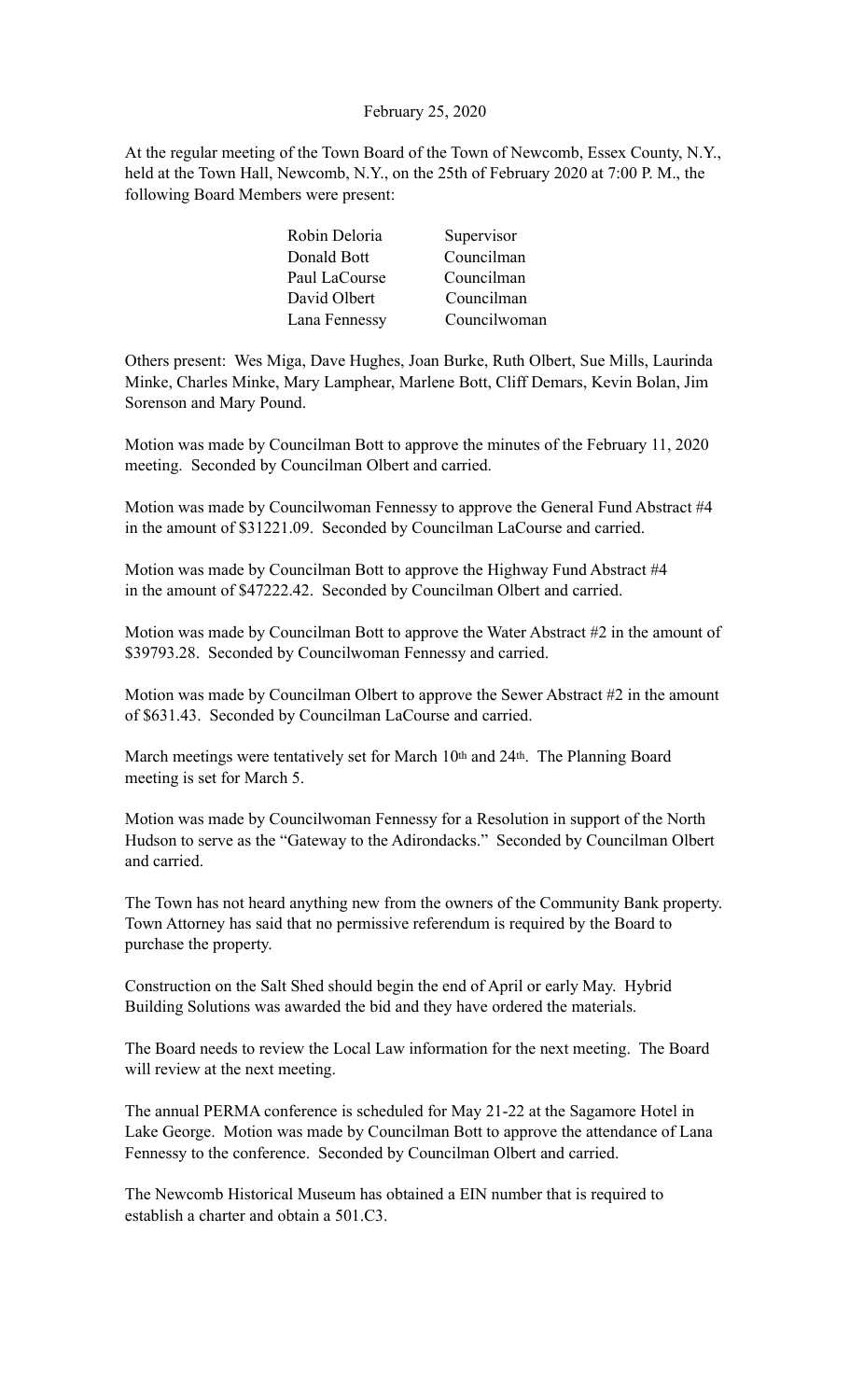The well water at Mike West's property on 28N has been sent for testing. Supervisor Deloria will check with the Town lawyer to draw up a contract if the tests come back high for sodium.

A copy of the Town's Procurement Policy is included in the packet. Board members should review and be ready to talk about it at the next meeting.

A drone has been purchased and issued to Dave Hughes for his marketing job to promote the Town of Newcomb. There are great possibilities for its use. Dave did a presentation to the board about the new drone and "GoPro." He will work with Laurinda Minke.

Councilwoman Fennessy has been working on the shared services with Minerva on the USDA food program. She has twelve (12) families signed up at this time. The next food delivery will be March 4, 2020.

Councilman Olbert would like to see some improvements made to the town rink which could include more skates available for rental and snacks and hot chocolate.

Joan Burke reported that they have completed the picture display at the Lake Harris Lodge.

Motion was made by Councilman Bott to adjourn. Seconded by Councilman Olbert and carried at 8:20 pm.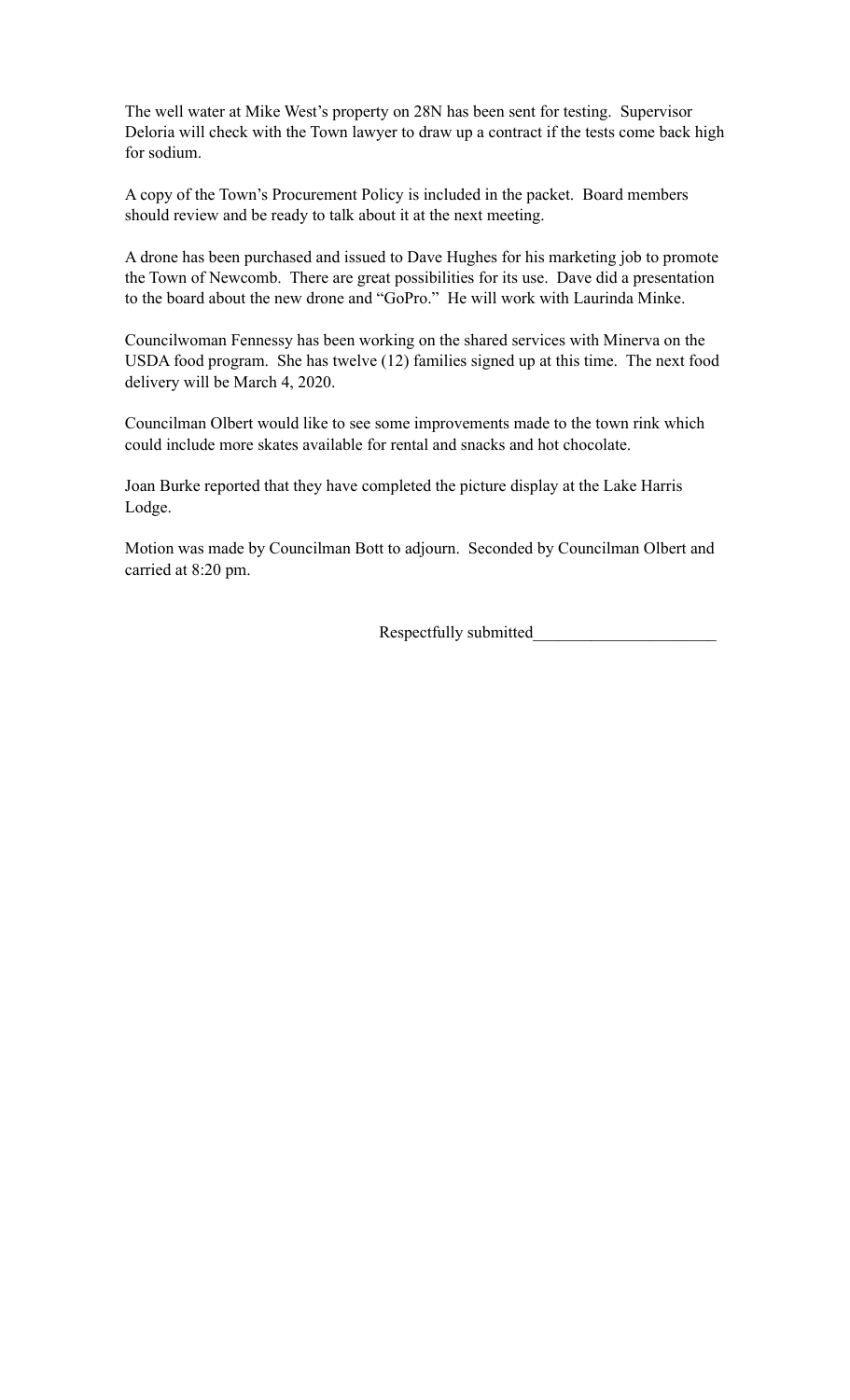February 11, 2020

At the regular meeting of the Town Board of the Town of Newcomb, Essex County, N.Y., held at the Town Hall, Newcomb, N.Y., on the 11th of February 2020 at 7:00 P. M., the following Board Members were present:

| Supervisor   |
|--------------|
| Councilwoman |
| Councilman   |
| Councilman   |
| Councilman   |
|              |

Others present: Wester Miga, Paul Hai, Laurinda Minke, Charlie Minke, Sue Mills, Ruth Olbert, Joan Burke, Cliff Demars, Mary Lamphear, Rose Bush, Marlene Bott, Kevin Bolan and Mary Pound.

Meeting was called to order by Supervisor Deloria at 7:00 pm. Motion was made by Councilman Bott to approve the minutes of the January 28, 2020 meeting. Seconded by Councilman LaCourse and carried.

Motion was made by Councilman Bott to approve the General Fund Abstract #3 in the amount of \$24076.42. Seconded by Councilman LaCourse and carried.

Motion was made by Councilman Olbert to approve the Highway Fund Abstract #3 in the amount of \$13461.62. Seconded by Councilwoman Fennessy and carried.

Supervisor Deloria was able to get the key to the bank property in Winebrook. He and Councilman Olbert inspected the property. A letter will be sent to National Leasing Company requesting a condition survey.

The Tahawus Rail line is officially in bankruptcy court. Essex County is looking into obtaining more information.

The Salt Shed construction meeting is set for February 13, 2020.

The committee for the Events/Marketing Assistant position recommends hiring Dave Hughes for the position.

There was discussion on purchasing a drone and GoPro for town use to develop motion videos and aerial imagery of the region. Supervisor Deloria will look into this.

Plywood has been attached to the fence at the landfill in response to the Dept. of Labor inspection. We also need to put cones and a barrier in front of the guide rail and a sign with notice to employees to stay back 6 feet. This will be completed tomorrow and pictures will be taken and sent to the Dept. of Labor.

The Town of Newcomb will have a Shared Services Agreement with Minerva for the USDA Food Bank. Councilwoman Fennessy will be available at the meal site on February 20-21<sup>st</sup> to help those who would like to sign up for this program. Delivery will be twice a month.

Highway Supt. Demars reported that the Grader that is being rented has been delivered.

A draft of a Local Law requiring residency requirements is included. Council should review and they will discuss at the next meeting.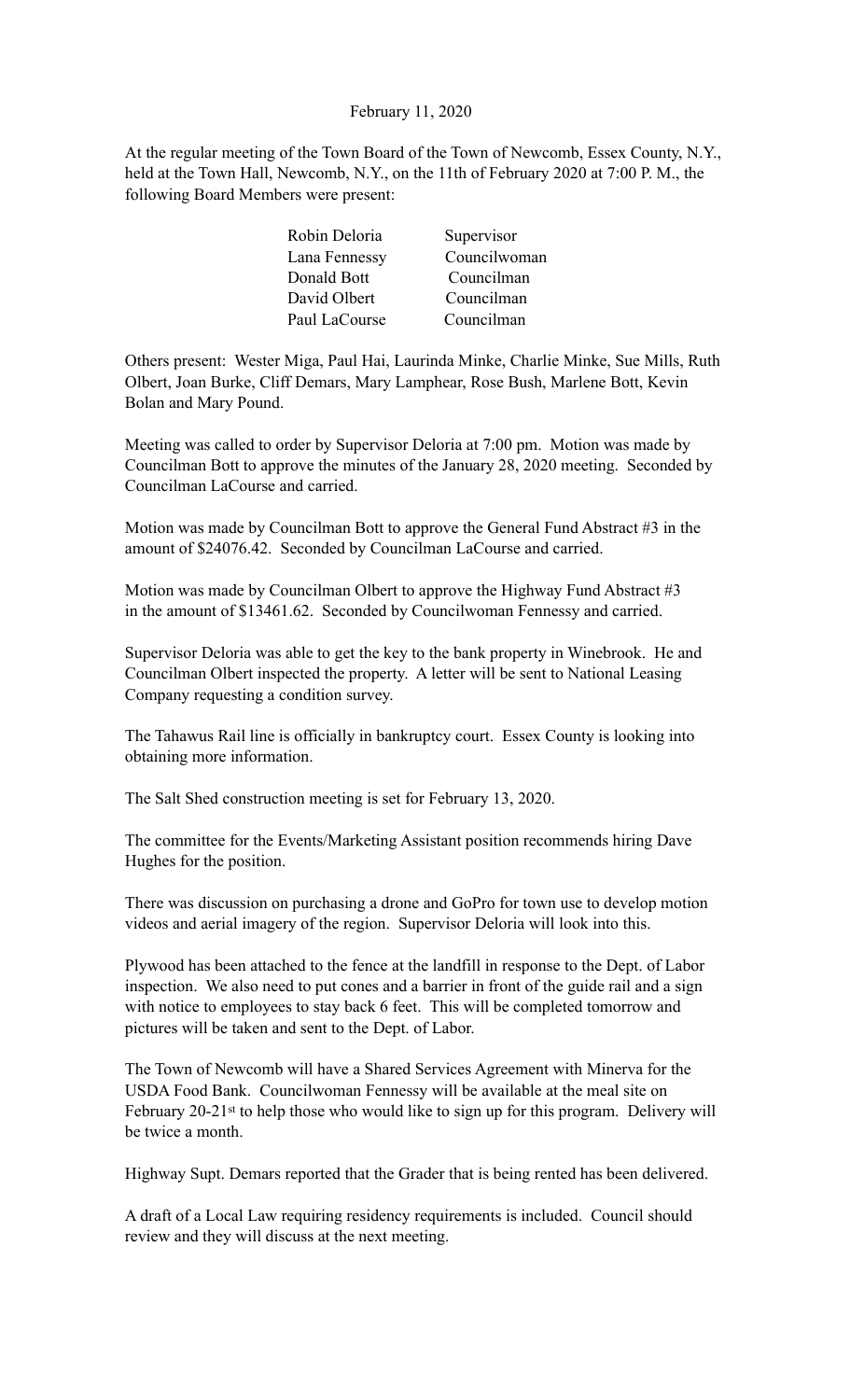Motion was made by Supervisor Deloria to adjourn. Seconded by Councilman Bott and carried at 8:05 pm.

Respectfully submitted\_\_\_\_\_\_\_\_\_\_\_\_\_\_\_\_\_\_\_\_\_\_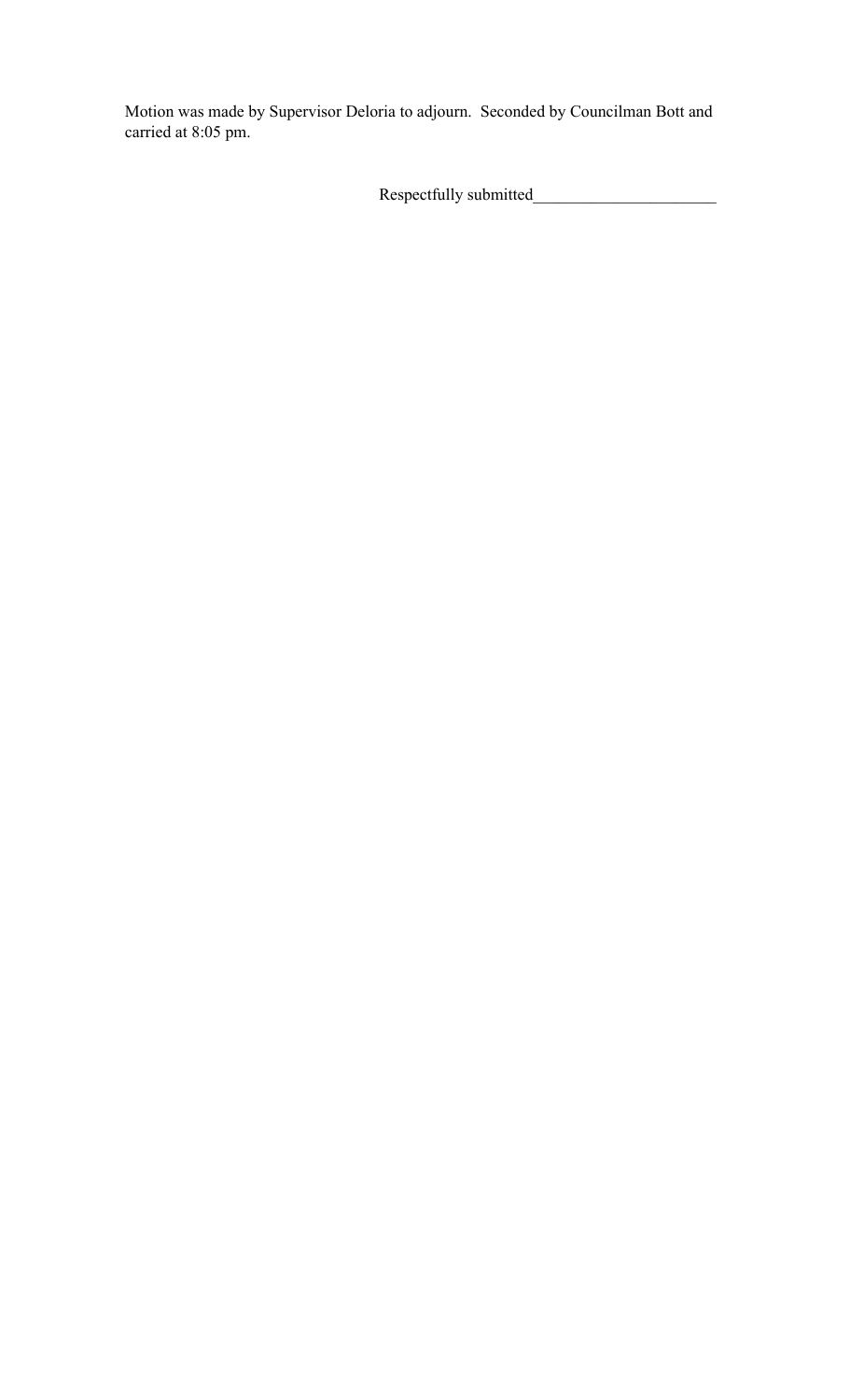# January 1, 2020

**At the Organizational meeting of the Town Board of the Town of Newcomb, Essex County, N.Y., held at the Town Hall, Newcomb, N.Y., on the first day of January 2020 at 10:00 A.M.** 

Meeting was called to order by Supervisor Deloria at 10:00 a.m.

**Elected Officers** Town Clerk, Mary Pound administered the Oath of Office to newly elected Council member Paul **LaCourse,** Council member Dave **Olbert**, Supervisor Robin **DeLoria**, Highway Superintendent Clifford **Demars**, Assessor Lowell **Stringer** and Assessor Edna **VanAuken**.

**Others present:** Council Member Don Bott, Council Member Lana Fennessy, Councilman LaCourse, Wes Miga, Joan Burke, Roy Ginsberg, Kiersten Ginsberg, Lowell Stringer, Cliff Demars, Lori Demars, and Erica Demars.

## **Appointed Officers and Oath of Office**

## **Tax Collector Deputy Appointment to be announced.**

Supervisor Deloria appointed Wester Miga to be Deputy Supervisor.

Supervisor Deloria appointed Dr. Joan Burke as Town Historian.

Town Clerk, Mary Pound appointed Marchele Chase as Deputy Town Clerk. Her primary duties shall be preparing the warrants.

Highway Supt., Cliff Demars appointed Lori Demars as Deputy Highway Supt.

Motion was made by Council member Supervisor Deloria to appoint Kevin Bolan PA-C as Public Health Officer, seconded by Council member Bott and carried.

Deputy Supervisor **Miga**, Deputy Town Clerk **Chase**, Deputy Highway Superintendent **Demars**, Dr. **Burke** Historian and Kevin **Bolan** Public Health Officer filed their respective Oath of Office for their appointed positions with Town Clerk, Mary Pound.

## **Salaries of Elected Officials**

Motion was made by Council member Olbert for a Resolution adopting Elected Officials salaries for 2020.

| <b>Elected Officials</b>   |                              | 2020        |
|----------------------------|------------------------------|-------------|
| <b>Town Supervisor</b>     | Robin DeLoria                | \$44,189.53 |
| <b>Deputy Supervisor</b>   | Wester Miga                  | \$9,747.69  |
| <b>Town Clerk</b>          | Mary Pound                   | \$17,773.91 |
| Town Council (#4)          | Don Bott, Dave Olbert        | \$9,747.69  |
|                            | Lana Fennessy, Paul LaCourse | \$9,747.69  |
| Town Assessor (Chairman)   | Lowell Stringer              | \$13,633.22 |
|                            | Edna Van Auken               | \$13,633.22 |
|                            | Jennifer Fifield             | \$13,633.22 |
| <b>Town Tax Collector</b>  | Karen Darrah                 | \$11,325.44 |
| Superintendent of Highways | <b>Cliff Demars</b>          | \$80,512.18 |
| <b>Town Justice</b>        | Robert Ward                  | \$13,633.22 |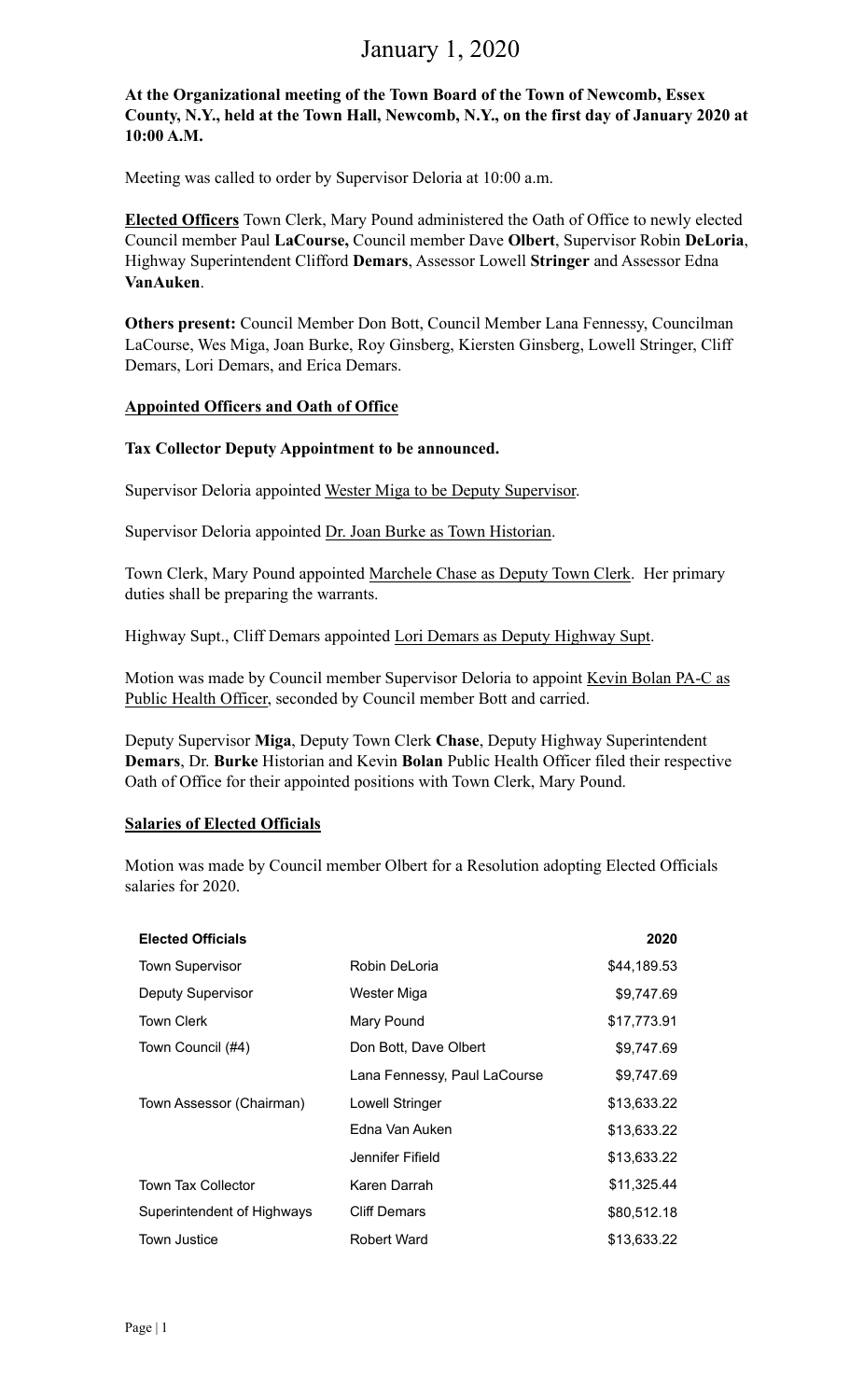Motion was duly seconded by Council member LaCourse, carried and adopted by roll call vote as follows: Supervisor Deloria – Aye, Council member Fennessy – Aye, Council member Olbert – Aye, Council member Bott –Aye, and Council member LaCourse– Aye.

## **Salaries of Appointed Officials and Employees**

Motion was made by Council member Olbert setting the 2020 hourly wage and annual salaries for the following positions:

### **Appointed Officials**

| Mary Pound (annual)                                 | \$53,412.34    |
|-----------------------------------------------------|----------------|
| Marchele Chase                                      | $$19.25$ (hr.) |
| Lowell Stringer (annual)                            | \$6,814.01     |
| Robin Deloria (annual)                              | \$22,416.56    |
| Marchele Chase (annual)                             | \$3,446.89     |
| Dr. Joan Burke                                      |                |
| Mary Pound (annual)                                 | \$200.00       |
| Lori Demars (annual)                                | \$15,407.80    |
|                                                     | \$3,446.89     |
| Jennifer Fifield (annual)                           | \$3,063.00     |
| Lorinda Marconi (annual)                            | \$1,225.00     |
| Mike Tracy, Drew Cullen, Robert<br>Hampson (annual) | \$375.00       |
| Chair Appointed by ABR members                      | \$50.00        |
|                                                     |                |

**Medical Center**

| <b>Health Officer</b>             | Kevin Bolan (PA-C)       | \$0.00      |
|-----------------------------------|--------------------------|-------------|
| <b>Physician Assistant</b>        | Kevin Bolan (annual)     | \$63,320.00 |
| <b>Physician Assistant</b>        | Denise Bolan             | \$0.00      |
| <b>Registered Nurse</b>           | Katherine O'Malley       | \$30.20 hr. |
| <b>Health Office Senior Clerk</b> | Jolene Hlavaty           | \$25.20 hr. |
| <b>Clerk Receptionist</b>         | <b>Ricki Dick</b>        | \$19.00 hr. |
| <b>Medical Substitute</b>         | Virginia Jennings        | \$18.22 hr. |
| <b>Phlebotomist</b>               | Laura Bartlett (20 hrs.) | \$18.22 hr. |

### **General Fund Maintenance**

| General Mechanic              | Eugene Bush          | $$31.35$ hr. |
|-------------------------------|----------------------|--------------|
| Maintenance Person            | Nelson Turcotte      | $$30.35$ hr. |
| Maintenance Person (seasonal) | <b>Charles Canon</b> | $$30.35$ hr. |
| Town Hall, Overlook           | <b>Beth Poulin</b>   | $$16.45$ hr. |
| Janitor, Medical Center       | Tammy Walsh Larabee  | $$16.45$ hr. |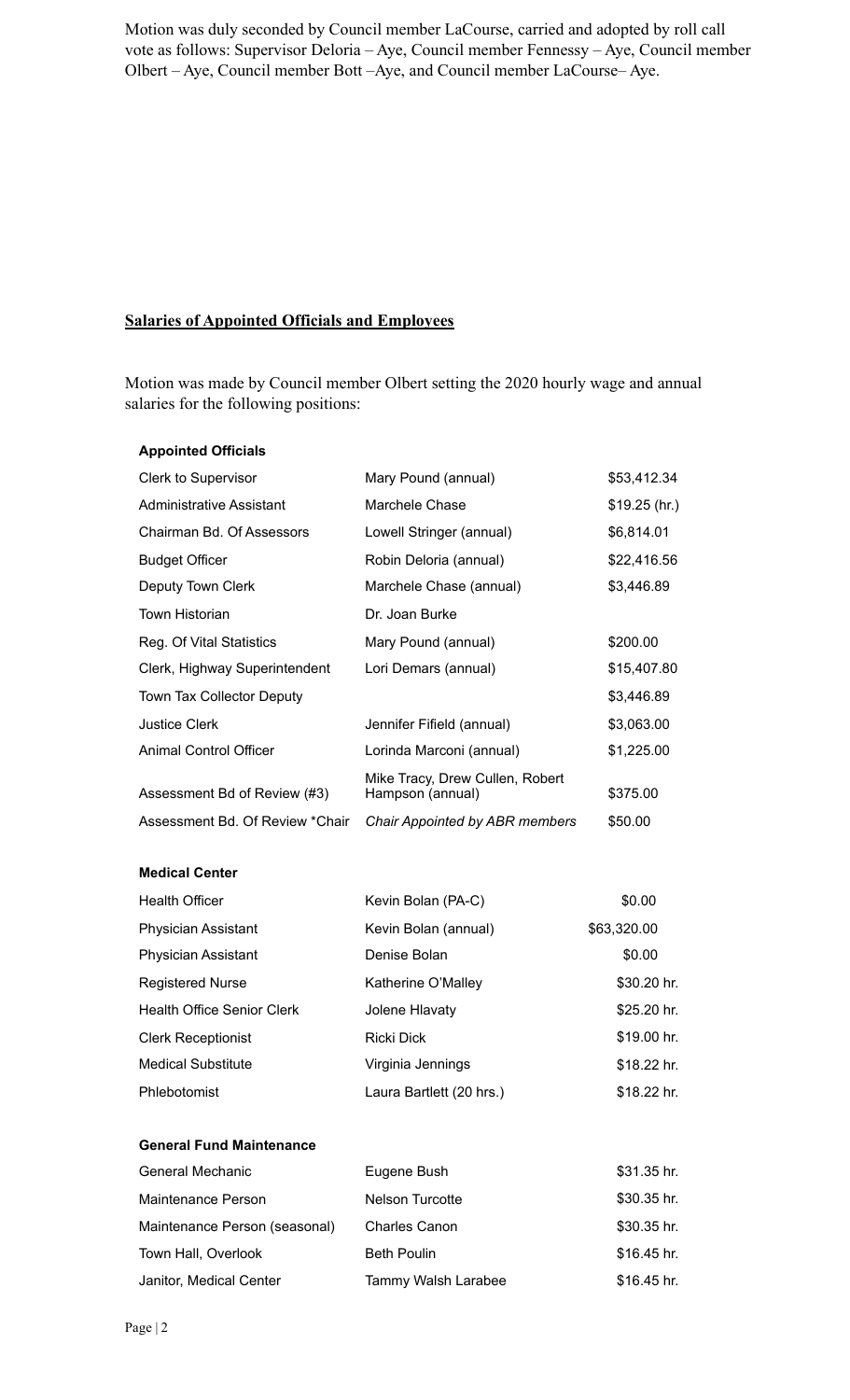| <b>Code Enforcement</b>         |                           |              |
|---------------------------------|---------------------------|--------------|
| Code Officer and Building Insp. | George Damasevitz         | $$26.00$ hr. |
| Code Officer and Building Insp. | John Williams (as needed) | \$26.00 hr.  |
| Clerk – Planning, Zoning, Youth | Ricki Dick (annual)       | \$4,563.50   |
|                                 |                           |              |
| <b>Water and Sewage Dept.</b>   |                           |              |
| <b>Water Superintendent</b>     | Raymond Bush (annual)     | \$10,618.13  |
| Sewer Plant Supt.               | Tracy Smith (annual)      | \$5,000.00   |
|                                 |                           |              |
| <b>Transfer Station</b>         |                           |              |
| John Harrington - Dept. Head    | John Harrington           | \$18.22 hr.  |
| Attendant                       | Warren Fifield            | \$16.30 hr.  |
| Attendant                       | Joseph La Point           | \$16.30 hr.  |
| Attendant – (Sub)               |                           | \$14.30 hr.  |

**Recreation Attendants**

*Gore Program- (Only 2 paid per trip)* Garrett Phelps, Paul Hai, Mandy Bush, AnnMarie O'Donell - *Gore Program* Ellie Yandon – \*Driver (Lodge Chaperone)

*Ski Center*  Janice Wright, Rick Bailey, AnnMarie O'Donnell, Mandy Bush, Dave O'Donnell *Rink*  Rita Stubing \$14.96 hr.

## **Medical Car Drivers**

| Marlene Bott         | \$17.57 hr. |
|----------------------|-------------|
| Rose Bush            | \$17.22 hr. |
| Kim Moses            | \$17.22 hr. |
| Dennis Thibodeau     | \$17.22 hr. |
| Linda Stringer (sub) | \$17.22 hr. |
| Gene Poulin (sub)    | \$17.22 hr. |
| Violet Fifield (sub) | \$17.22 hr. |
| Russ Drennan (sub)   | \$17.22 hr. |

#### **Senior/Recreation Van Drivers**

| Ellie Yandon - Gore Program<br>Robert Ward | \$17.22 hr.<br>\$17.22 hr. |
|--------------------------------------------|----------------------------|
| Mike Tracy                                 | \$17.22 hr.                |
| Mitch Moses                                | \$17.22 hr.                |
| Rose Bush (Sub)                            | \$17.22 hr.                |
| Denis Thibodeau (Sub)                      | \$17.22 hr.                |
| Kim Moses (Sub)                            | \$17.22 hr.                |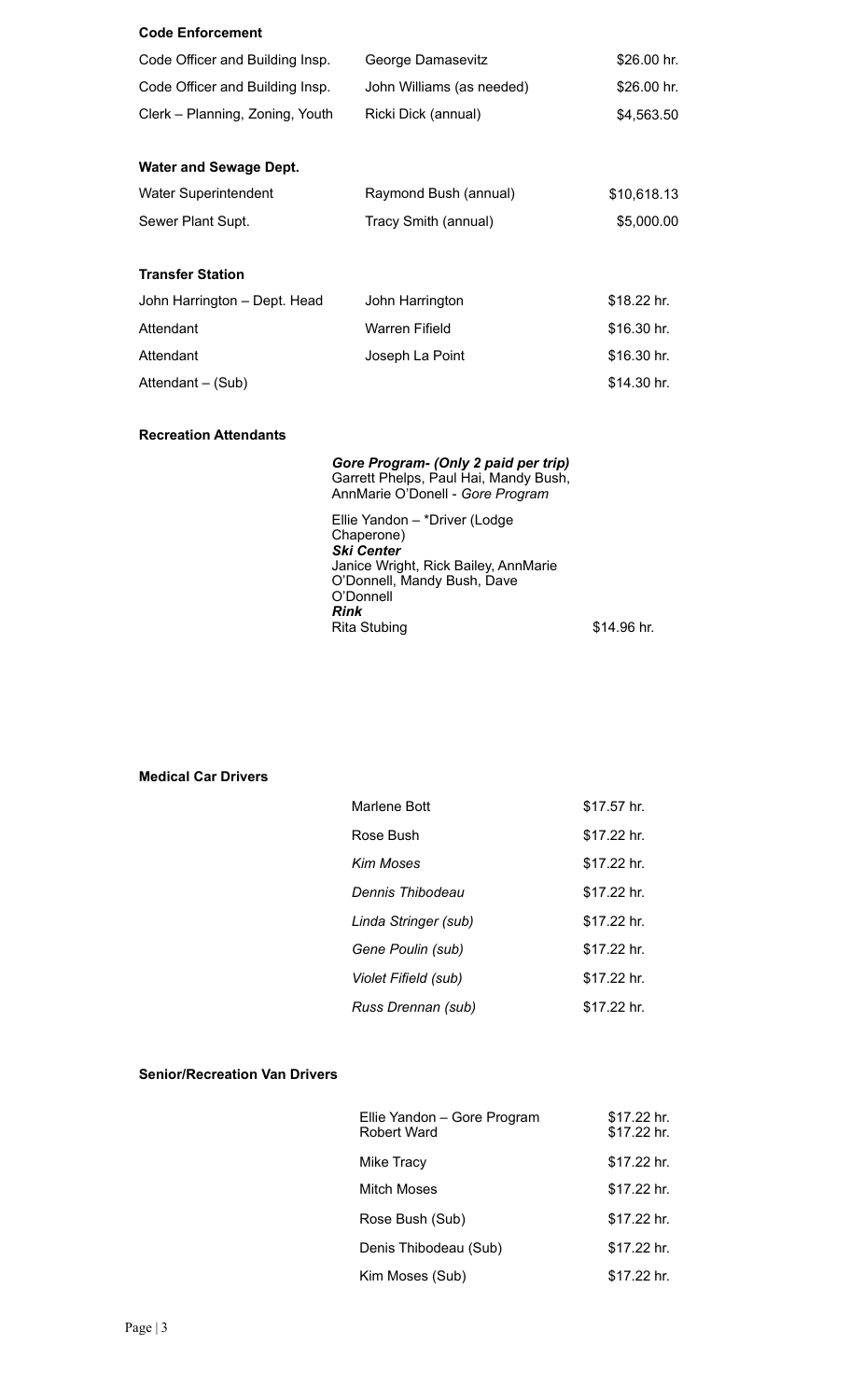#### **High Peaks Golf Course - Seasonal**

| <b>Head Grounds Keeper</b>   | <b>Charles Canon</b> | \$30.35 hr. |
|------------------------------|----------------------|-------------|
| Grounds Keeper- Mechanic     | Gene Poulin          | \$28.35 hr. |
| Grounds Keeper - Mechanic    | Craig Poulton        | \$20.10 hr. |
| Club House Sup.              | Linda Stringer       | \$17.80 hr. |
| Club House Att.              | Robert Yandon        | \$16.30 hr. |
| Club House Att. (Substitute) | Robin Reardon        | \$14.30 hr. |

| <b>BTI Program Staff</b><br>Program Manager<br>hr.                  | Edna Van Auken |                |              | \$29.72 |  |
|---------------------------------------------------------------------|----------------|----------------|--------------|---------|--|
| Senior Applicator (Licensed)<br>hr.                                 |                | Eric Van Auken |              | \$19.29 |  |
| Applicator (#4) David O'Donnell, Ann Marie O'Donnell<br>\$18.45 hr. |                |                |              |         |  |
| Dennis Thiboeau, Steve Moses                                        |                |                | $$18.45$ hr. |         |  |

| <b>Historical Building</b>     |                            |  |
|--------------------------------|----------------------------|--|
| <b>Photo/Graphics Designer</b> | Laurinda Minke \$18.74 hr. |  |
| <b>Clerical Worker/Clerk</b>   | Suzanne Mills \$14.80 hr.  |  |

**Publicity, Events, Marketing, Social Media and Digital Media** 

Coordinator, Graphic Design Laurinda Minke (annual) \$20,828.00 Events/Marketing Assistant \_\_\_\_\_\_\_\_\_\_\_\_\_\_\_ (annual) \$8,500.00

This Resolution was duly seconded by Council member Fennessy, and adopted by roll call vote as follows:

Supervisor Deloria – Aye, Council member Fennessy – Aye, Council member Olbert – Aye, Council member Bott –Aye, and Council member LaCourse– Aye.

## **Appointments for Commissions and Boards**

Motion was made by Council member Fennessy to appoint the following **Youth Commission Members** for 2020: Colleen Sage, Mary Lamphear, Melissa Yandon, Chris Fisher, Katie Richards and alternate, Ricki Dick - Clerk. Seconded by Council member Olbert and carried.

Motion was made by Council member LaCourse to appoint the following **Planning Board Members** for 2020: Paul Hai - Chairman, Mark Miller, Rosemary Bush, Beth Stalker,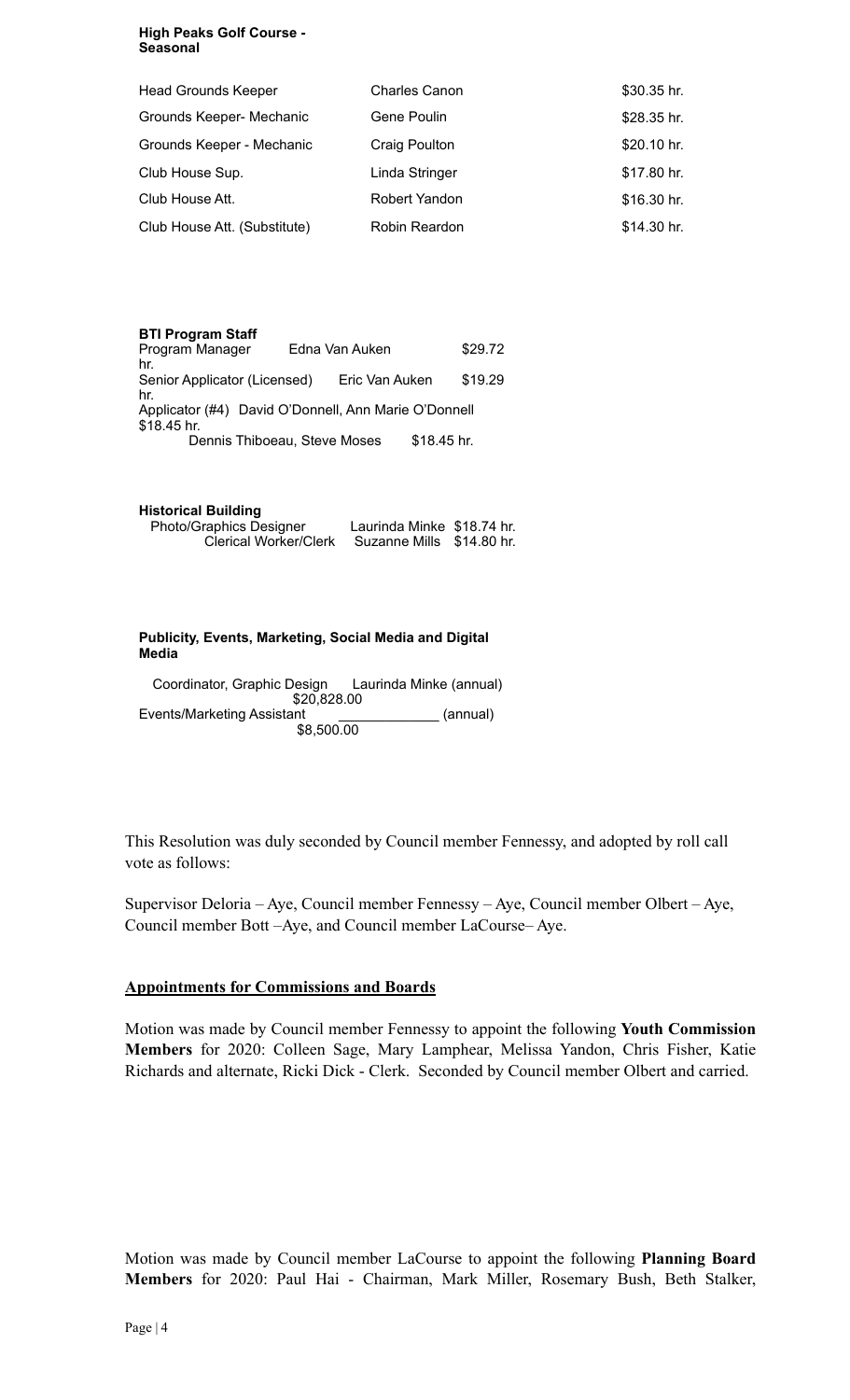Suzanne Paul, Richard Sage, Joanne Bush and Ricki Dick Clerk and Jen Fifield as alternates. Seconded by Council member Olbert and carried.

Motion was made by Council member Fennessy to appoint the following **Zoning Board of Appeals** Members for 2020 Michael Tracy, Marlene Bott, Lorraine Miga, Matt Winslow, Monica Young and Ricki Dick Clerk and Jen Fifield as alternates. Seconded by Council member Olbert and carried.

Motion was made by Council member Bott to appoint the following **Assessment Board of Review** Members for 2020 Michael Tracy, Drew Cullen and Robert Hampson. Seconded by Council member Fennessy and carried.

## **Miscellaneous Resolutions and Motions**

Motion was made by Council member Olbert that **Wester Miga** be designated as a delegate for the Town of Newcomb at the Association of Towns meeting in New York City on February 16-20 and that Planning Board Chairman **Paul Hai** be designated as an alternate delegate. Seconded by Council member Bott and carried.

Motion was made by Council member Fennessy to set the mileage for Town Business at the federal rate of \$0.58 cents per mile, Official newspaper: **Glens Falls Post Star**, and **SUN Community News**, Official Depository of funds: **Community Bank**, Town Attorney and Planning Board Attorney: **Mark Schachner** at a per diem rate. Seconded by Council member Olbert and carried.

Motion was made by Council member Olbert to authorize **Supervisor Deloria** and **Deputy Supervisor Wester Miga** to sign Town Checks. Seconded by Council member Fennessy and carried.

Motion was made by Council member Fennessy to pay expenses for authorized officials attending the following: Essex County Magistrates Assoc. meeting, Essex County IDA, Essex County Youth Board/Planning Committee, Adirondack Assoc. of Towns & Villages, Adirondack North Country Assoc., Adirondack Park Agency, New York Planning Federation, New York State Association of Counties, Adirondack Architectural Heritage, DEC Policy Group meetings, Highway Association, NYS Supt. of Highways and Professional Development Conference, Medical Conferences, Association of Towns, *Adirondack 5 Towns* and Golf Course Education meetings and other Board approved functions. Seconded by Council member LaCourse and carried.

Motion was made by Council member Olbert to authorize the Supervisor to sign a contract with **Dr. Russell Rider M.D**. to provide license medical services to the Town of Newcomb for operation of the Newcomb Health Center for 2020 year. Seconded by Council member Fennessy and carried.

Motion was made by Council member Olbert to authorize the Supervisor to sign a contract with **Kevin Bolan PA-C** to provide physician assistant services under the license of Dr. Russell Rider M.D. to the Town of Newcomb in the Newcomb Health Center for 2020 year. Seconded by Council member LaCourse and carried.

Motion was made by Council member Bott to approve the hours of operation for the **Newcomb Health Center** for 2020 as follows: Monday 8am-5pm, Tuesday 8am-6pm, Wednesday and Thursday 8am-4pm and Friday 8am-3pm. Seconded by Council member LaCourse and carried.

Motion was made by Council member Fennessy to authorize the Supervisor to enter into agreement with the **Newcomb Volunteer Fire Department** for fire protection and ambulance services to the Town of Newcomb Fire Protection District in the amount of \$348,810.00 for 2020. Seconded by Council member Olbert and carried.